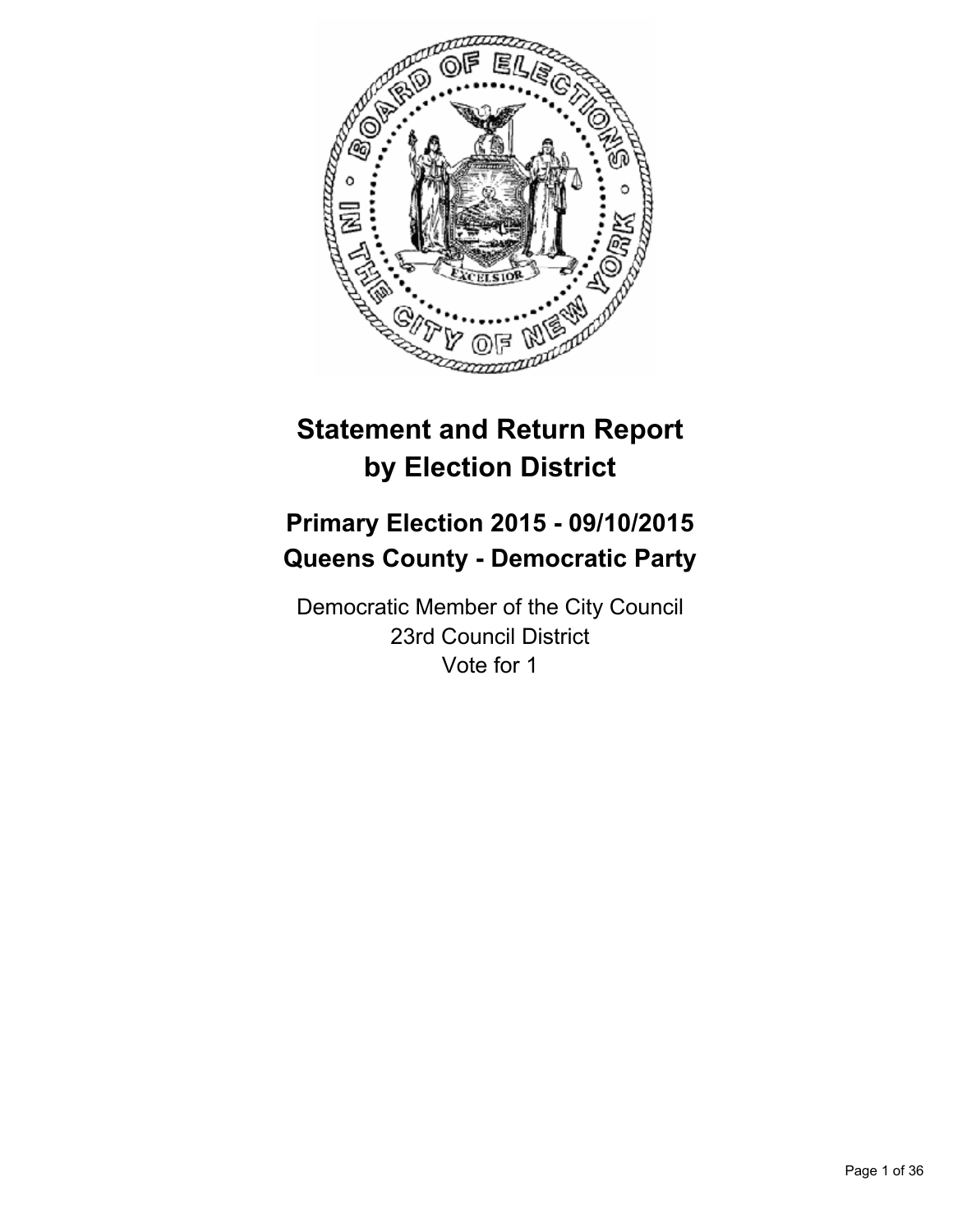

| <b>PUBLIC COUNTER</b>                                    | 38 |
|----------------------------------------------------------|----|
| ABSENTEE/MILITARY                                        |    |
| <b>AFFIDAVIT</b>                                         | 1  |
| <b>Total Ballots</b>                                     | 40 |
| Less - Inapplicable Federal/Special Presidential Ballots | 0  |
| <b>Total Applicable Ballots</b>                          | 40 |
| REBECCA D. LYNCH                                         | 5  |
| ALI NAJMI                                                | 6  |
| <b>CELIA DEVI DOSAMANTES</b>                             | 0  |
| <b>BARRY S. GRODENCHIK</b>                               | 6  |
| SATNAM SINGH PARHAR                                      | 0  |
| <b>BOB FRIEDRICH</b>                                     | 21 |
| JOSEPH W. MURRAY (WRITE-IN)                              |    |
| UNATTRIBUTABLE WRITE-IN (WRITE-IN)                       | 1  |
| <b>Total Votes</b>                                       | 40 |

#### **002/24**

| PUBLIC COUNTER                                           | 142 |
|----------------------------------------------------------|-----|
| ABSENTEE/MILITARY                                        | 8   |
| AFFIDAVIT                                                | 1   |
| <b>Total Ballots</b>                                     | 151 |
| Less - Inapplicable Federal/Special Presidential Ballots | 0   |
| <b>Total Applicable Ballots</b>                          | 151 |
| REBECCA D. LYNCH                                         | 26  |
| ALI NAJMI                                                | 23  |
| <b>CELIA DEVI DOSAMANTES</b>                             | 3   |
| <b>BARRY S. GRODENCHIK</b>                               | 14  |
| SATNAM SINGH PARHAR                                      | 20  |
| <b>BOB FRIEDRICH</b>                                     | 65  |
| <b>Total Votes</b>                                       | 151 |

| <b>PUBLIC COUNTER</b>                                    | 91 |
|----------------------------------------------------------|----|
| ABSENTEE/MILITARY                                        | 7  |
| AFFIDAVIT                                                | 0  |
| <b>Total Ballots</b>                                     | 98 |
| Less - Inapplicable Federal/Special Presidential Ballots | 0  |
| <b>Total Applicable Ballots</b>                          | 98 |
| REBECCA D. LYNCH                                         | 20 |
| ALI NAJMI                                                | 1  |
| <b>CELIA DEVI DOSAMANTES</b>                             | 2  |
| <b>BARRY S. GRODENCHIK</b>                               | 7  |
| <b>SATNAM SINGH PARHAR</b>                               | 4  |
| <b>BOB FRIEDRICH</b>                                     | 64 |
| <b>Total Votes</b>                                       | 98 |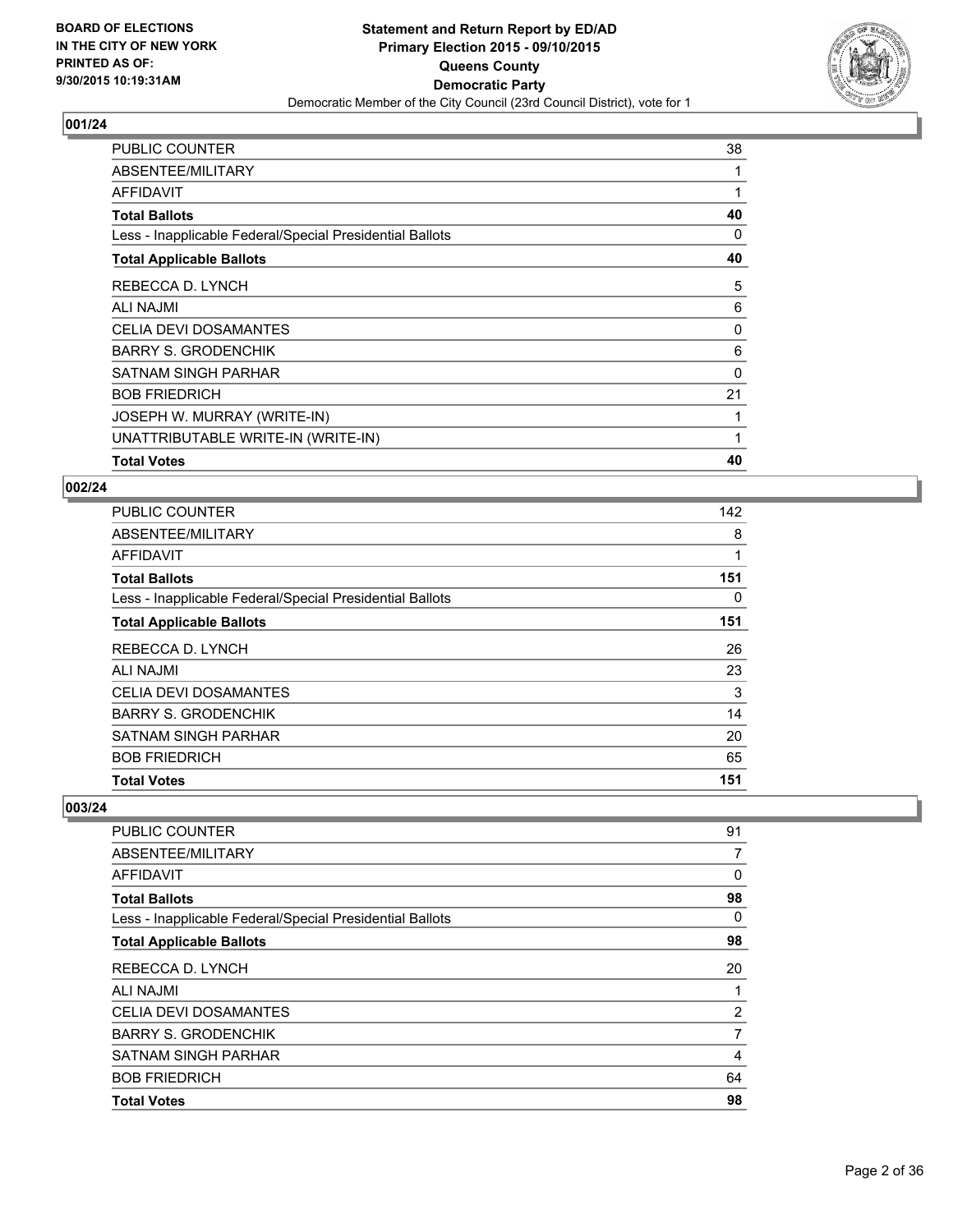

| <b>PUBLIC COUNTER</b>                                    | 53             |
|----------------------------------------------------------|----------------|
| ABSENTEE/MILITARY                                        | 2              |
| <b>AFFIDAVIT</b>                                         |                |
| <b>Total Ballots</b>                                     | 56             |
| Less - Inapplicable Federal/Special Presidential Ballots | 0              |
| <b>Total Applicable Ballots</b>                          | 56             |
| REBECCA D. LYNCH                                         | 12             |
| ALI NAJMI                                                | $\overline{2}$ |
| <b>CELIA DEVI DOSAMANTES</b>                             | 2              |
| <b>BARRY S. GRODENCHIK</b>                               | 8              |
| <b>SATNAM SINGH PARHAR</b>                               | $\Omega$       |
| <b>BOB FRIEDRICH</b>                                     | 31             |
| MICHAEL FOUBISTER (WRITE-IN)                             | 1              |
| <b>Total Votes</b>                                       | 56             |

#### **005/24**

| <b>PUBLIC COUNTER</b>                                    | 148 |
|----------------------------------------------------------|-----|
| ABSENTEE/MILITARY                                        | 16  |
| AFFIDAVIT                                                | 1   |
| <b>Total Ballots</b>                                     | 165 |
| Less - Inapplicable Federal/Special Presidential Ballots | 0   |
| <b>Total Applicable Ballots</b>                          | 165 |
| REBECCA D. LYNCH                                         | 10  |
| <b>ALI NAJMI</b>                                         | 13  |
| <b>CELIA DEVI DOSAMANTES</b>                             | 28  |
| <b>BARRY S. GRODENCHIK</b>                               | 21  |
| <b>SATNAM SINGH PARHAR</b>                               | 53  |
| <b>BOB FRIEDRICH</b>                                     | 40  |
| <b>Total Votes</b>                                       | 165 |

| <b>Total Votes</b>                                       | 109 |
|----------------------------------------------------------|-----|
| <b>BOB FRIEDRICH</b>                                     | 31  |
| <b>SATNAM SINGH PARHAR</b>                               | 40  |
| <b>BARRY S. GRODENCHIK</b>                               | 10  |
| <b>CELIA DEVI DOSAMANTES</b>                             | 6   |
| <b>ALI NAJMI</b>                                         | 12  |
| REBECCA D. LYNCH                                         | 10  |
| <b>Total Applicable Ballots</b>                          | 109 |
| Less - Inapplicable Federal/Special Presidential Ballots | 0   |
| <b>Total Ballots</b>                                     | 109 |
| <b>AFFIDAVIT</b>                                         | 0   |
| ABSENTEE/MILITARY                                        | 8   |
| <b>PUBLIC COUNTER</b>                                    | 101 |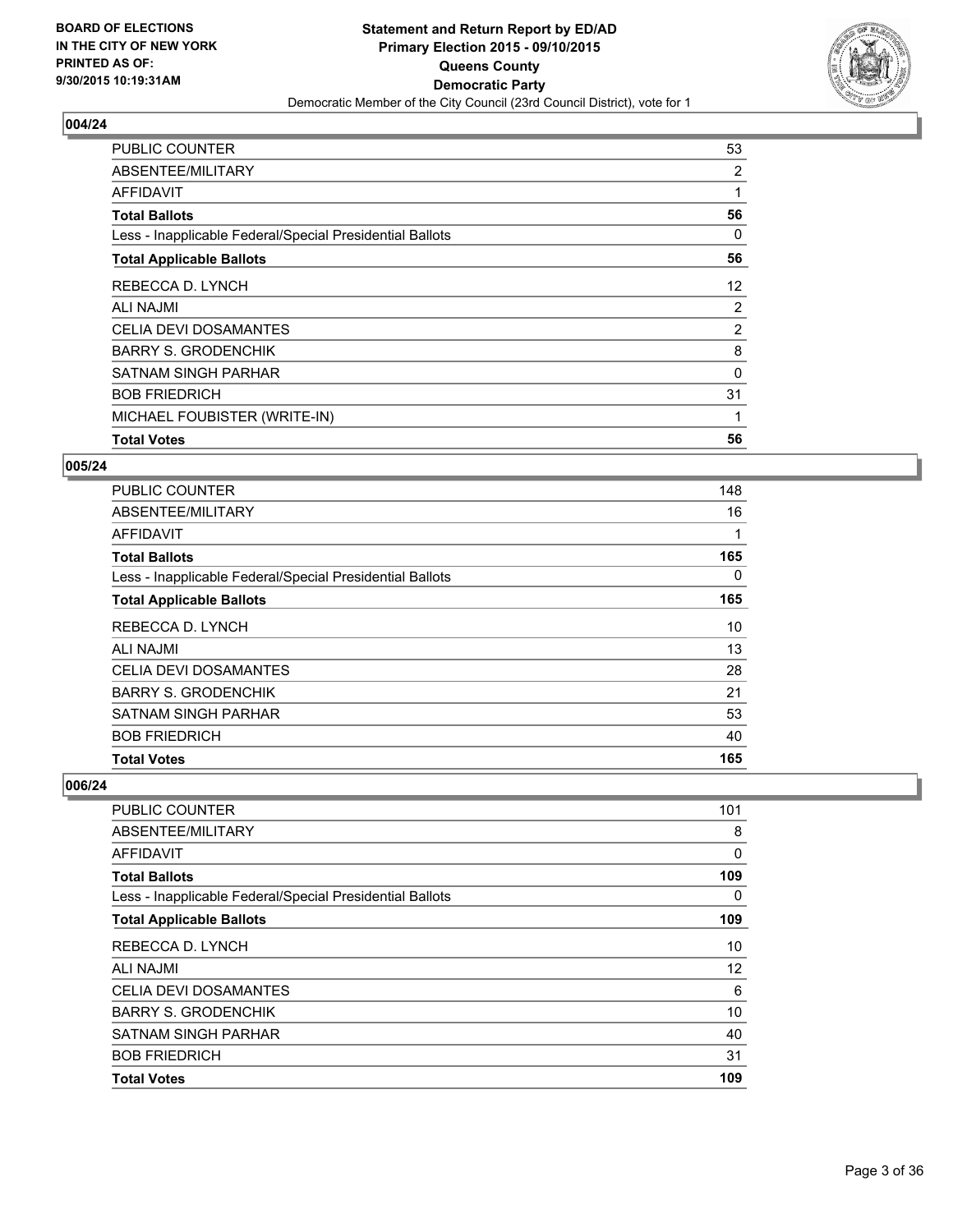

| <b>Total Votes</b>                                       | 98 |
|----------------------------------------------------------|----|
| <b>BOB FRIEDRICH</b>                                     | 17 |
| <b>SATNAM SINGH PARHAR</b>                               | 42 |
| <b>BARRY S. GRODENCHIK</b>                               | 17 |
| CELIA DEVI DOSAMANTES                                    | 9  |
| <b>ALI NAJMI</b>                                         | 6  |
| REBECCA D. LYNCH                                         | 7  |
| <b>Total Applicable Ballots</b>                          | 98 |
| Less - Inapplicable Federal/Special Presidential Ballots | 0  |
| <b>Total Ballots</b>                                     | 98 |
| <b>AFFIDAVIT</b>                                         | 0  |
| ABSENTEE/MILITARY                                        | 9  |
| <b>PUBLIC COUNTER</b>                                    | 89 |

#### **008/24**

| <b>PUBLIC COUNTER</b>                                    | 15 |
|----------------------------------------------------------|----|
| ABSENTEE/MILITARY                                        |    |
| AFFIDAVIT                                                | 0  |
| <b>Total Ballots</b>                                     | 16 |
| Less - Inapplicable Federal/Special Presidential Ballots | 0  |
| <b>Total Applicable Ballots</b>                          | 16 |
| REBECCA D. LYNCH                                         |    |
| <b>ALI NAJMI</b>                                         | 2  |
| <b>CELIA DEVI DOSAMANTES</b>                             | 0  |
| <b>BARRY S. GRODENCHIK</b>                               | 7  |
| SATNAM SINGH PARHAR                                      | 4  |
| <b>BOB FRIEDRICH</b>                                     | 2  |
| <b>Total Votes</b>                                       | 16 |

# **009/24 COMBINED into: 008/24**

| PUBLIC COUNTER                                           | 61 |
|----------------------------------------------------------|----|
| ABSENTEE/MILITARY                                        | 8  |
| AFFIDAVIT                                                | 0  |
| Total Ballots                                            | 69 |
| Less - Inapplicable Federal/Special Presidential Ballots | 0  |
| <b>Total Applicable Ballots</b>                          | 69 |
| REBECCA D. LYNCH                                         | 1  |
| ALI NAJMI                                                | 8  |
| CELIA DEVI DOSAMANTES                                    | 1  |
| BARRY S. GRODENCHIK                                      | 8  |
| SATNAM SINGH PARHAR                                      | 34 |
| <b>BOB FRIEDRICH</b>                                     | 17 |
| <b>Total Votes</b>                                       | 69 |
|                                                          |    |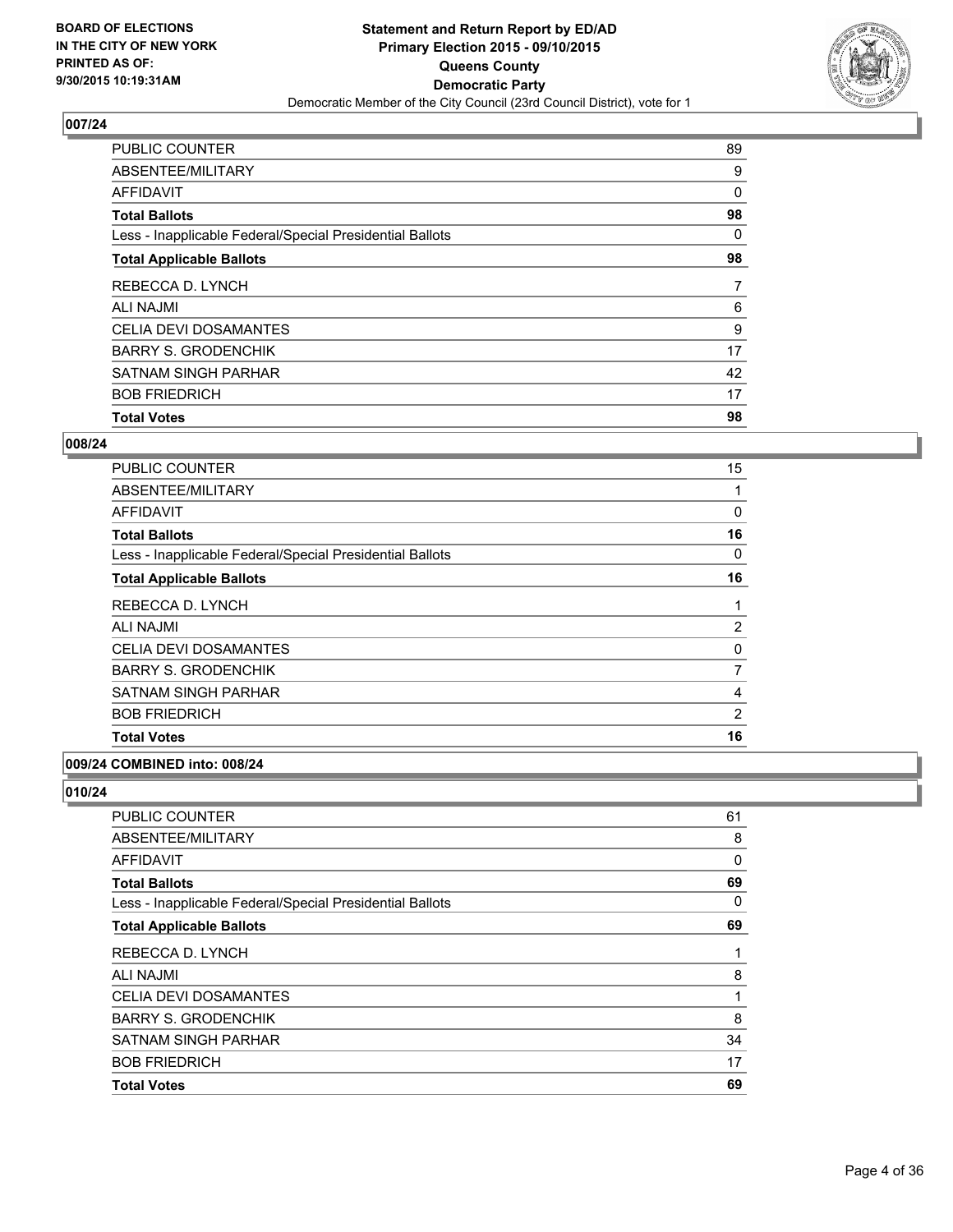

| <b>PUBLIC COUNTER</b>                                    | 72 |
|----------------------------------------------------------|----|
| ABSENTEE/MILITARY                                        | 10 |
| <b>AFFIDAVIT</b>                                         | 2  |
| <b>Total Ballots</b>                                     | 84 |
| Less - Inapplicable Federal/Special Presidential Ballots | 0  |
| <b>Total Applicable Ballots</b>                          | 84 |
| REBECCA D. LYNCH                                         | 12 |
| <b>ALI NAJMI</b>                                         | 9  |
| <b>CELIA DEVI DOSAMANTES</b>                             | 3  |
| <b>BARRY S. GRODENCHIK</b>                               | 0  |
| SATNAM SINGH PARHAR                                      | 51 |
| <b>BOB FRIEDRICH</b>                                     | 7  |
| UNATTRIBUTABLE WRITE-IN (WRITE-IN)                       | 1  |
| <b>Total Votes</b>                                       | 83 |
| Unrecorded                                               | 1  |

**012/24 COMBINED into: 010/24**

| <b>PUBLIC COUNTER</b>                                    | 69 |
|----------------------------------------------------------|----|
| ABSENTEE/MILITARY                                        | 9  |
| AFFIDAVIT                                                | 0  |
| <b>Total Ballots</b>                                     | 78 |
| Less - Inapplicable Federal/Special Presidential Ballots | 0  |
| <b>Total Applicable Ballots</b>                          | 78 |
| REBECCA D. LYNCH                                         | 5  |
| <b>ALI NAJMI</b>                                         | 5  |
| <b>CELIA DEVI DOSAMANTES</b>                             | 6  |
| <b>BARRY S. GRODENCHIK</b>                               | 12 |
| SATNAM SINGH PARHAR                                      | 3  |
| <b>BOB FRIEDRICH</b>                                     | 46 |
| <b>Total Votes</b>                                       | 77 |
| Unrecorded                                               | 1  |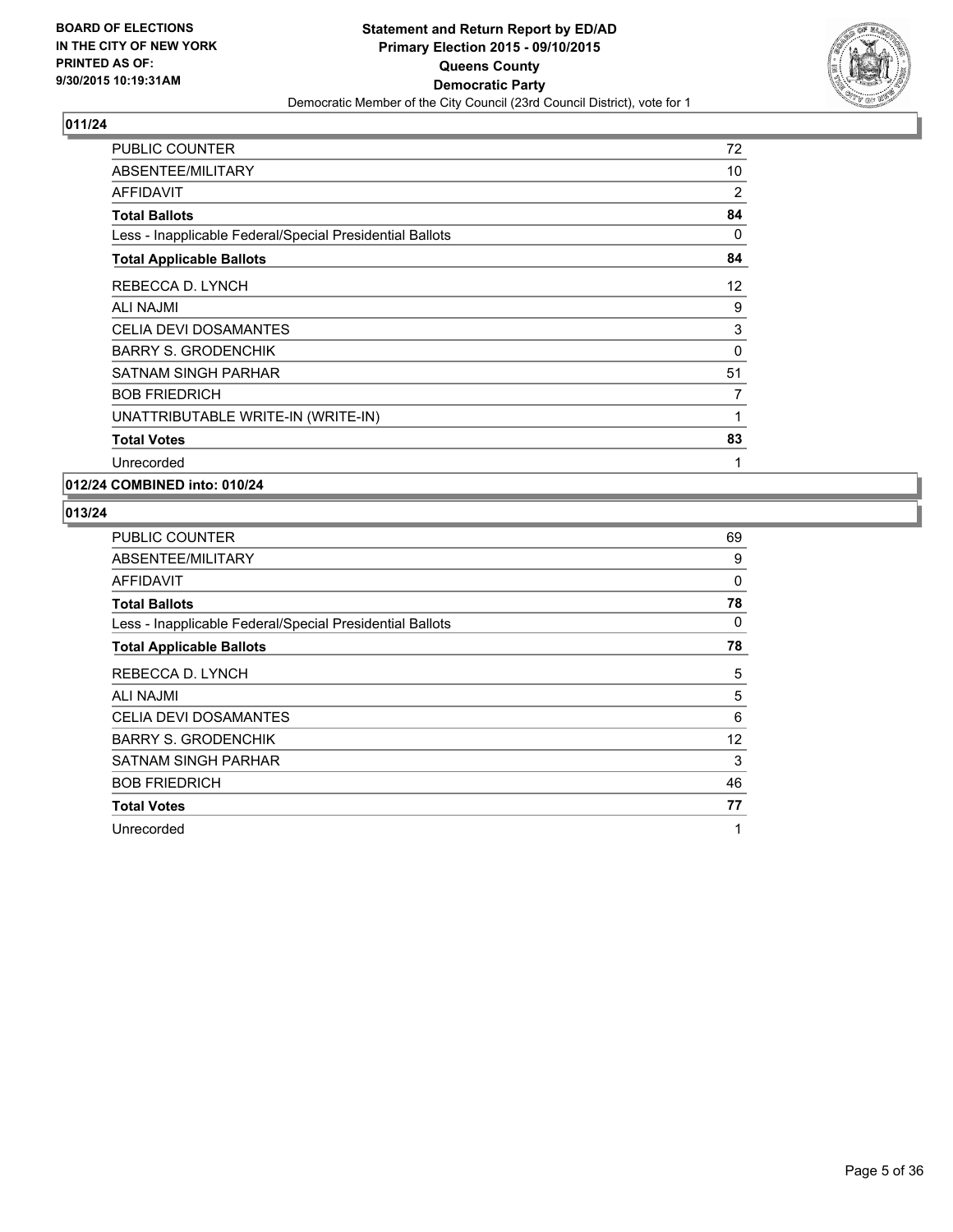

| PUBLIC COUNTER                                           | 63       |
|----------------------------------------------------------|----------|
| ABSENTEE/MILITARY                                        |          |
| AFFIDAVIT                                                |          |
| <b>Total Ballots</b>                                     | 65       |
| Less - Inapplicable Federal/Special Presidential Ballots | $\Omega$ |
| <b>Total Applicable Ballots</b>                          | 65       |
| REBECCA D. LYNCH                                         | 4        |
| <b>ALI NAJMI</b>                                         | 7        |
| <b>CELIA DEVI DOSAMANTES</b>                             | 1        |
| <b>BARRY S. GRODENCHIK</b>                               | 14       |
| SATNAM SINGH PARHAR                                      | 4        |
| <b>BOB FRIEDRICH</b>                                     | 34       |
| <b>Total Votes</b>                                       | 64       |
| Unrecorded                                               | 1        |

## **015/24**

| <b>PUBLIC COUNTER</b>                                    | 54             |
|----------------------------------------------------------|----------------|
| ABSENTEE/MILITARY                                        | 4              |
| AFFIDAVIT                                                | 0              |
| <b>Total Ballots</b>                                     | 58             |
| Less - Inapplicable Federal/Special Presidential Ballots | 0              |
| <b>Total Applicable Ballots</b>                          | 58             |
| REBECCA D. LYNCH                                         | 8              |
| <b>ALI NAJMI</b>                                         | 4              |
| <b>CELIA DEVI DOSAMANTES</b>                             | $\overline{2}$ |
| <b>BARRY S. GRODENCHIK</b>                               | 4              |
| SATNAM SINGH PARHAR                                      | 5              |
| <b>BOB FRIEDRICH</b>                                     | 33             |
| MICHAEL FOUBISTER (WRITE-IN)                             | 2              |
| <b>Total Votes</b>                                       | 58             |

| <b>PUBLIC COUNTER</b>                                    | 35 |
|----------------------------------------------------------|----|
| ABSENTEE/MILITARY                                        | 3  |
| AFFIDAVIT                                                | 0  |
| <b>Total Ballots</b>                                     | 38 |
| Less - Inapplicable Federal/Special Presidential Ballots | 0  |
| <b>Total Applicable Ballots</b>                          | 38 |
| REBECCA D. LYNCH                                         | 18 |
| <b>ALI NAJMI</b>                                         | 0  |
| <b>CELIA DEVI DOSAMANTES</b>                             | 0  |
| <b>BARRY S. GRODENCHIK</b>                               | 19 |
| <b>SATNAM SINGH PARHAR</b>                               | 0  |
| <b>BOB FRIEDRICH</b>                                     | 1  |
| <b>Total Votes</b>                                       | 38 |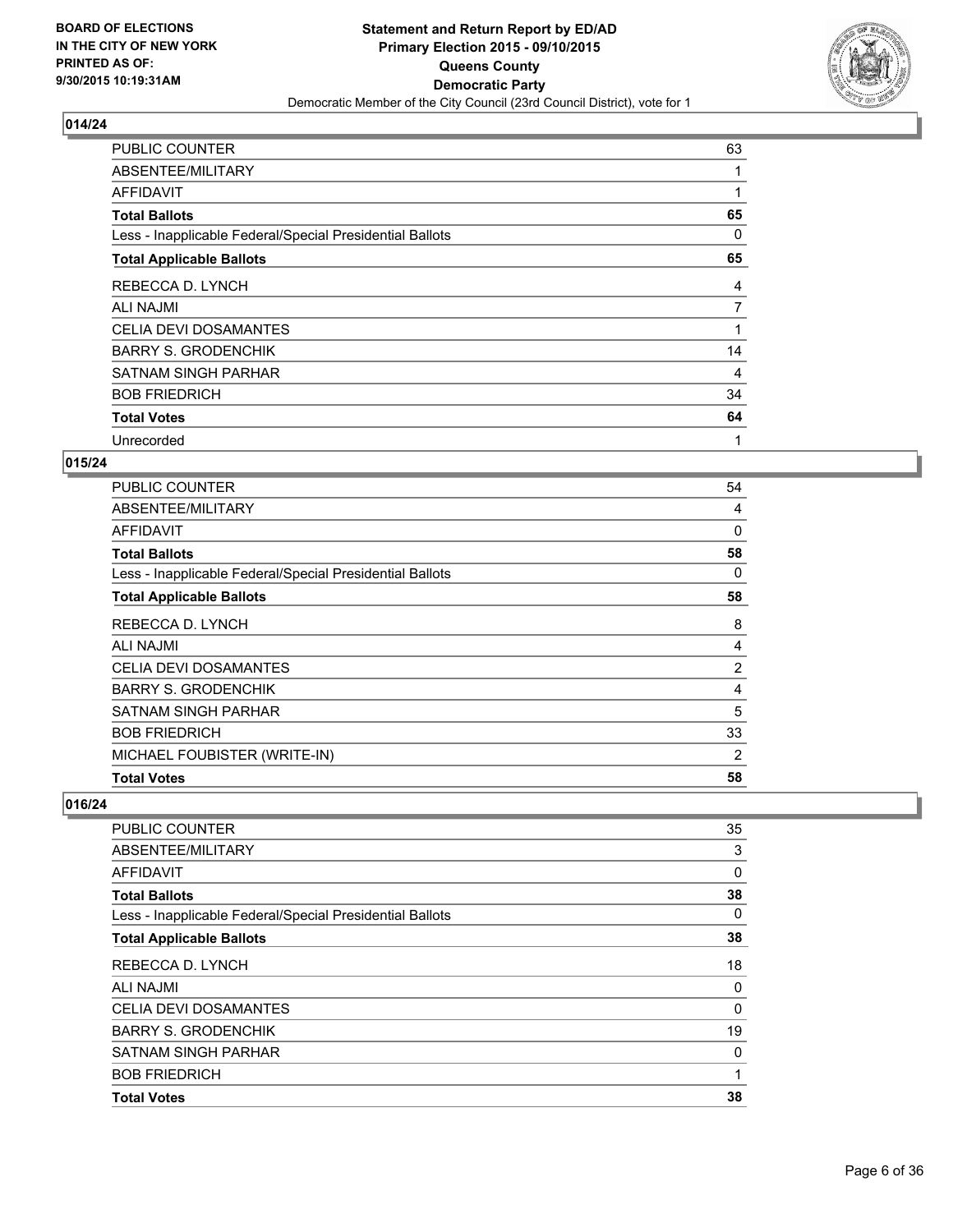

| PUBLIC COUNTER                                           | 119      |
|----------------------------------------------------------|----------|
| ABSENTEE/MILITARY                                        | 13       |
| AFFIDAVIT                                                | $\Omega$ |
| <b>Total Ballots</b>                                     | 132      |
| Less - Inapplicable Federal/Special Presidential Ballots | 0        |
| <b>Total Applicable Ballots</b>                          | 132      |
| REBECCA D. LYNCH                                         | 20       |
| ALI NAJMI                                                | 0        |
| <b>CELIA DEVI DOSAMANTES</b>                             | 1        |
| <b>BARRY S. GRODENCHIK</b>                               | 47       |
| SATNAM SINGH PARHAR                                      | 0        |
| <b>BOB FRIEDRICH</b>                                     | 63       |
| <b>Total Votes</b>                                       | 131      |
| Unrecorded                                               | 1        |

## **018/24**

| <b>PUBLIC COUNTER</b>                                    | 95  |
|----------------------------------------------------------|-----|
| ABSENTEE/MILITARY                                        | 11  |
| AFFIDAVIT                                                | 0   |
| <b>Total Ballots</b>                                     | 106 |
| Less - Inapplicable Federal/Special Presidential Ballots | 0   |
| <b>Total Applicable Ballots</b>                          | 106 |
| REBECCA D. LYNCH                                         | 21  |
| <b>ALI NAJMI</b>                                         | 2   |
| <b>CELIA DEVI DOSAMANTES</b>                             | 1   |
| <b>BARRY S. GRODENCHIK</b>                               | 44  |
| SATNAM SINGH PARHAR                                      | 5   |
| <b>BOB FRIEDRICH</b>                                     | 33  |
| <b>Total Votes</b>                                       | 106 |

| <b>PUBLIC COUNTER</b>                                    | 93             |
|----------------------------------------------------------|----------------|
| ABSENTEE/MILITARY                                        | 5              |
| AFFIDAVIT                                                | 0              |
| <b>Total Ballots</b>                                     | 98             |
| Less - Inapplicable Federal/Special Presidential Ballots | 0              |
| <b>Total Applicable Ballots</b>                          | 98             |
| REBECCA D. LYNCH                                         | 18             |
| <b>ALI NAJMI</b>                                         | 3              |
| <b>CELIA DEVI DOSAMANTES</b>                             | $\overline{2}$ |
| <b>BARRY S. GRODENCHIK</b>                               | 43             |
| <b>SATNAM SINGH PARHAR</b>                               | 0              |
| <b>BOB FRIEDRICH</b>                                     | 32             |
| <b>Total Votes</b>                                       | 98             |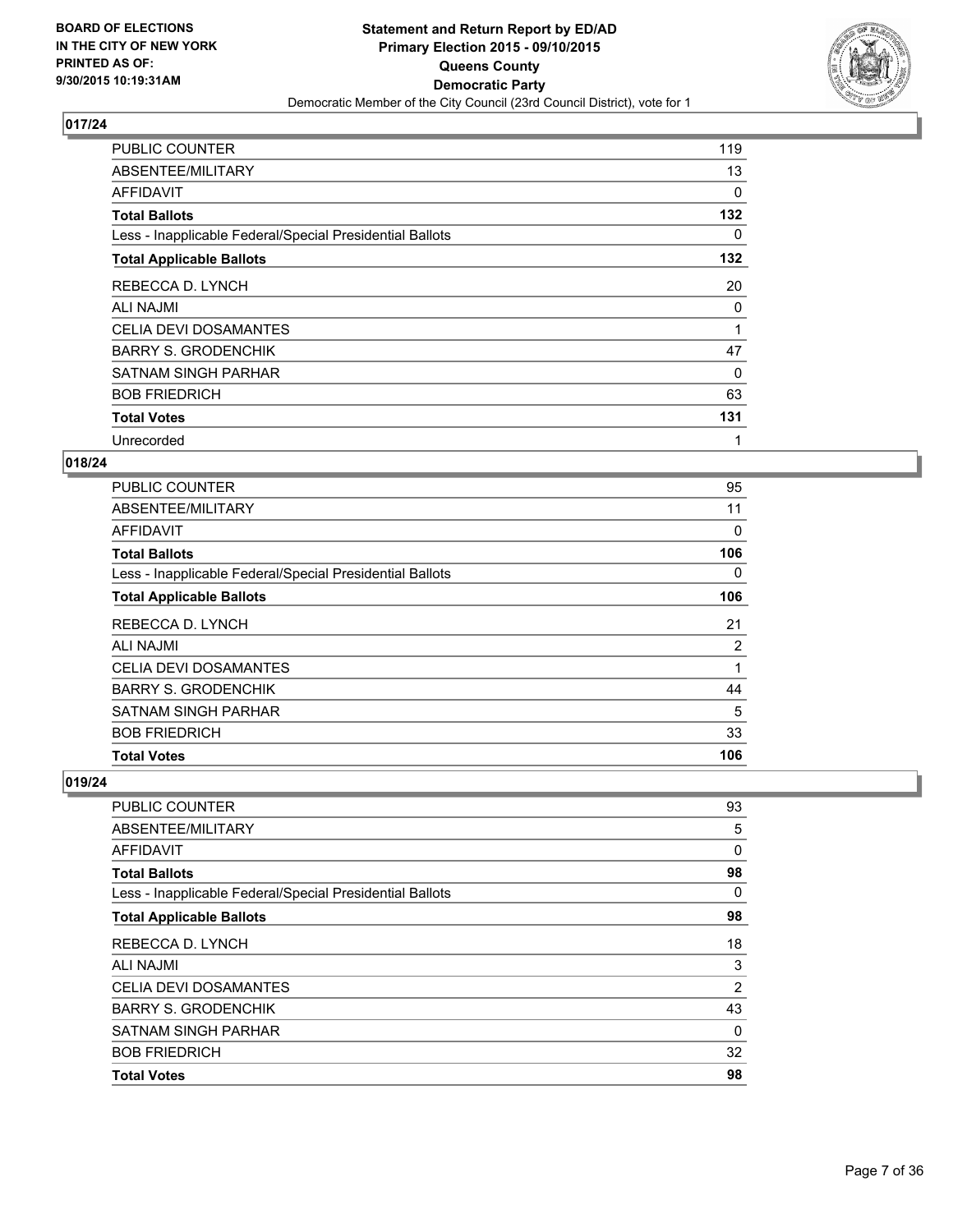

| <b>Total Votes</b>                                       | 77             |
|----------------------------------------------------------|----------------|
| <b>BOB FRIEDRICH</b>                                     | 15             |
| SATNAM SINGH PARHAR                                      |                |
| <b>BARRY S. GRODENCHIK</b>                               | 36             |
| <b>CELIA DEVI DOSAMANTES</b>                             |                |
| <b>ALI NAJMI</b>                                         | 4              |
| REBECCA D. LYNCH                                         | 20             |
| <b>Total Applicable Ballots</b>                          | 77             |
| Less - Inapplicable Federal/Special Presidential Ballots | 0              |
| <b>Total Ballots</b>                                     | 77             |
| <b>AFFIDAVIT</b>                                         | 0              |
| ABSENTEE/MILITARY                                        | $\overline{2}$ |
| <b>PUBLIC COUNTER</b>                                    | 75             |

#### **021/24**

| <b>Total Votes</b>                                       | 109 |
|----------------------------------------------------------|-----|
| <b>BOB FRIEDRICH</b>                                     | 17  |
| <b>SATNAM SINGH PARHAR</b>                               | 2   |
| <b>BARRY S. GRODENCHIK</b>                               | 53  |
| <b>CELIA DEVI DOSAMANTES</b>                             | 4   |
| <b>ALI NAJMI</b>                                         | 3   |
| REBECCA D. LYNCH                                         | 30  |
| <b>Total Applicable Ballots</b>                          | 109 |
| Less - Inapplicable Federal/Special Presidential Ballots | 0   |
| <b>Total Ballots</b>                                     | 109 |
| <b>AFFIDAVIT</b>                                         | 0   |
| ABSENTEE/MILITARY                                        |     |
| <b>PUBLIC COUNTER</b>                                    | 108 |

| PUBLIC COUNTER                                           | 65 |
|----------------------------------------------------------|----|
| ABSENTEE/MILITARY                                        | 6  |
| AFFIDAVIT                                                | 0  |
| <b>Total Ballots</b>                                     | 71 |
| Less - Inapplicable Federal/Special Presidential Ballots | 0  |
| <b>Total Applicable Ballots</b>                          | 71 |
| REBECCA D. LYNCH                                         | 20 |
| <b>ALI NAJMI</b>                                         | 4  |
| <b>CELIA DEVI DOSAMANTES</b>                             | 0  |
| <b>BARRY S. GRODENCHIK</b>                               | 39 |
| <b>SATNAM SINGH PARHAR</b>                               | 2  |
| <b>BOB FRIEDRICH</b>                                     | 6  |
| <b>Total Votes</b>                                       | 71 |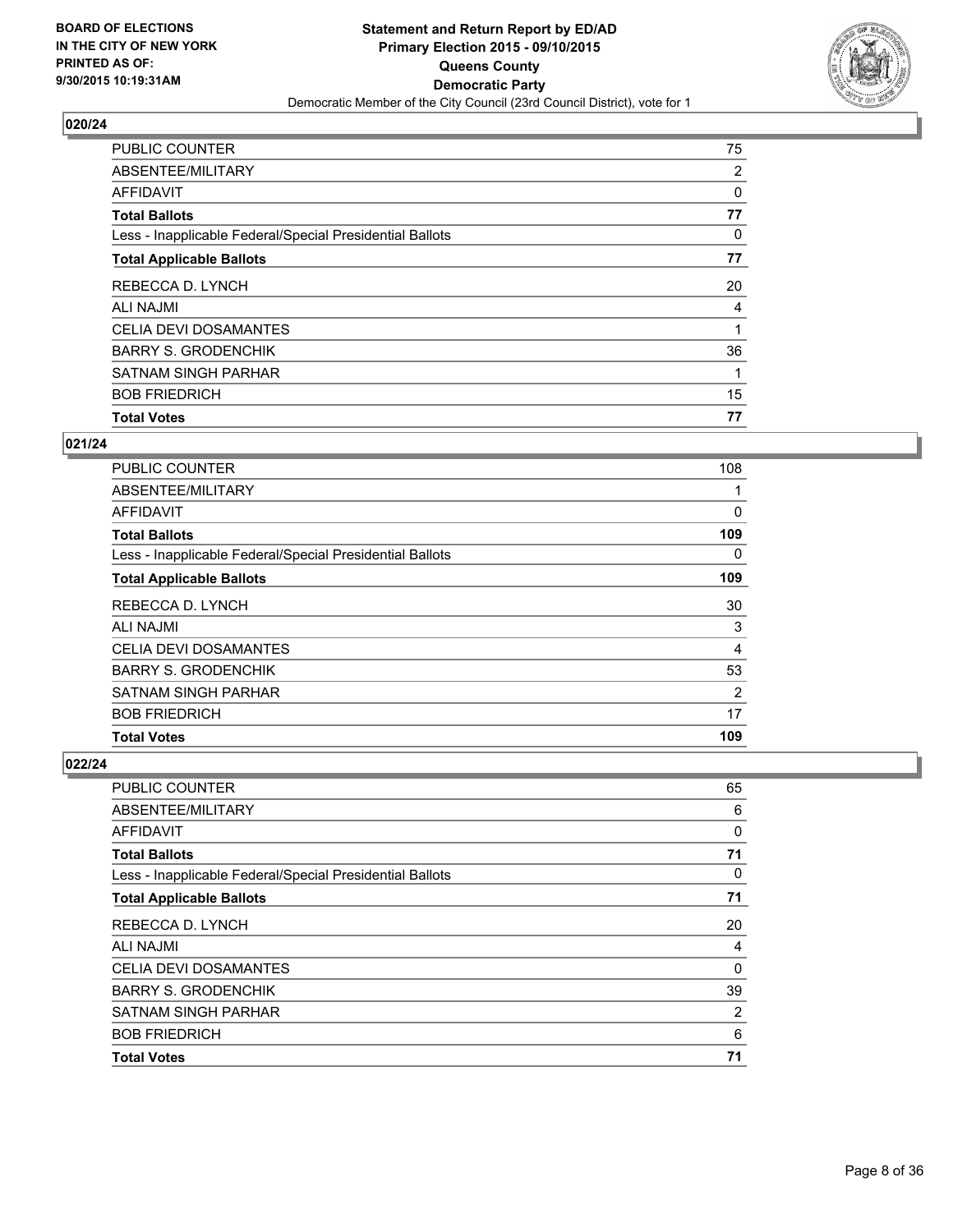

| <b>Total Votes</b>                                       | 12             |
|----------------------------------------------------------|----------------|
| <b>BOB FRIEDRICH</b>                                     | $\mathbf{0}$   |
| <b>SATNAM SINGH PARHAR</b>                               | 0              |
| <b>BARRY S. GRODENCHIK</b>                               | $\overline{7}$ |
| <b>CELIA DEVI DOSAMANTES</b>                             | 0              |
| <b>ALI NAJMI</b>                                         |                |
| REBECCA D. LYNCH                                         | 4              |
| <b>Total Applicable Ballots</b>                          | $12 \,$        |
| Less - Inapplicable Federal/Special Presidential Ballots | 0              |
| <b>Total Ballots</b>                                     | $12 \,$        |
| <b>AFFIDAVIT</b>                                         | 0              |
| ABSENTEE/MILITARY                                        |                |
| <b>PUBLIC COUNTER</b>                                    | 11             |

#### **024/24**

| <b>PUBLIC COUNTER</b>                                    | 131 |
|----------------------------------------------------------|-----|
| ABSENTEE/MILITARY                                        | 7   |
| AFFIDAVIT                                                | 1   |
| <b>Total Ballots</b>                                     | 139 |
| Less - Inapplicable Federal/Special Presidential Ballots | 0   |
| <b>Total Applicable Ballots</b>                          | 139 |
| REBECCA D. LYNCH                                         | 43  |
| ALI NAJMI                                                | 10  |
| <b>CELIA DEVI DOSAMANTES</b>                             | 3   |
| <b>BARRY S. GRODENCHIK</b>                               | 53  |
| <b>SATNAM SINGH PARHAR</b>                               | 3   |
| <b>BOB FRIEDRICH</b>                                     | 27  |
| <b>Total Votes</b>                                       | 139 |

| PUBLIC COUNTER                                           | 141 |
|----------------------------------------------------------|-----|
| ABSENTEE/MILITARY                                        | 6   |
| AFFIDAVIT                                                | 0   |
| <b>Total Ballots</b>                                     | 147 |
| Less - Inapplicable Federal/Special Presidential Ballots | 0   |
| <b>Total Applicable Ballots</b>                          | 147 |
| REBECCA D. LYNCH                                         | 29  |
| <b>ALI NAJMI</b>                                         | 11  |
| <b>CELIA DEVI DOSAMANTES</b>                             | 2   |
| <b>BARRY S. GRODENCHIK</b>                               | 85  |
| <b>SATNAM SINGH PARHAR</b>                               | 1   |
| <b>BOB FRIEDRICH</b>                                     | 18  |
| <b>Total Votes</b>                                       | 146 |
| Unrecorded                                               | 1   |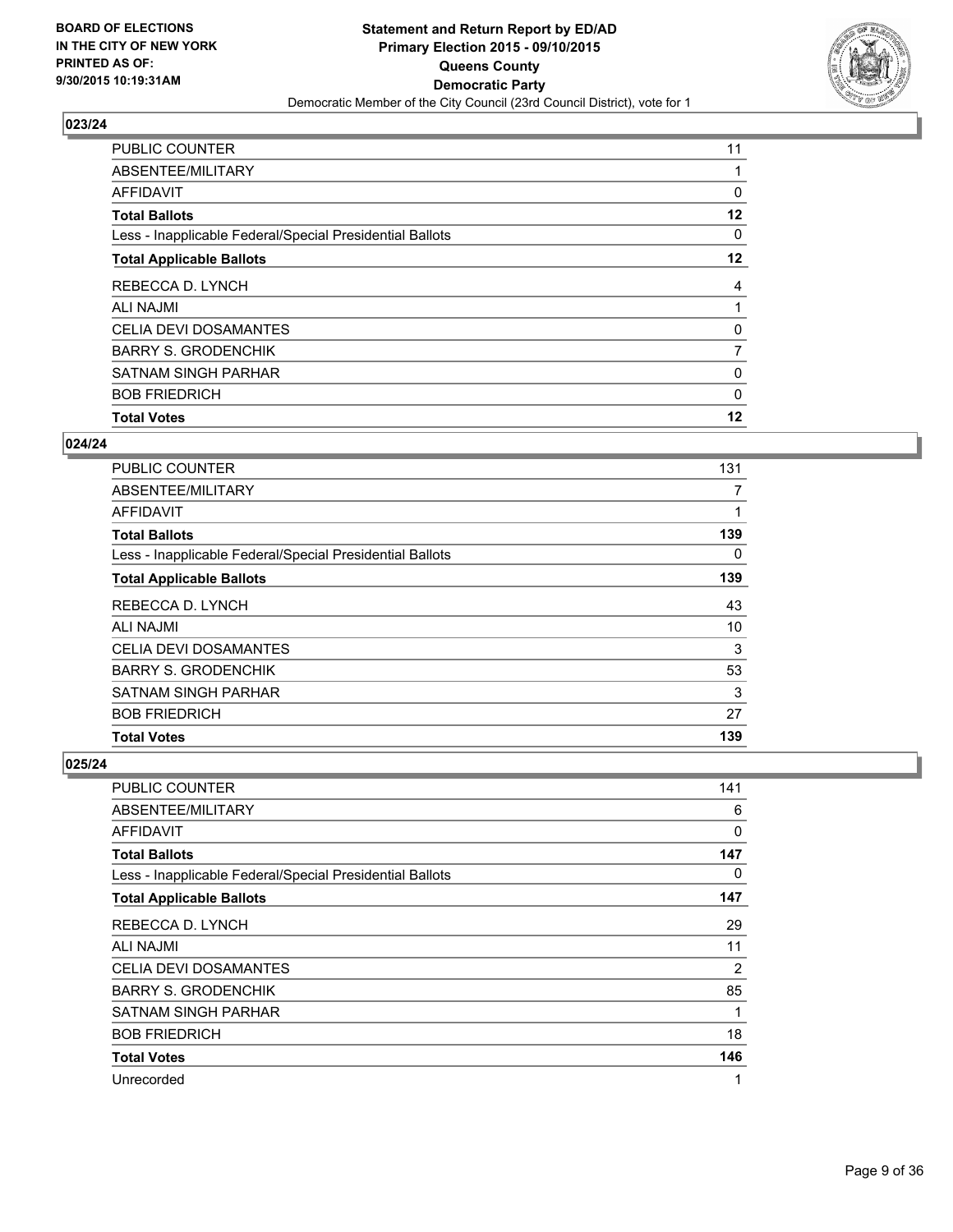

| <b>Total Votes</b>                                       | 80 |
|----------------------------------------------------------|----|
| <b>BOB FRIEDRICH</b>                                     | 6  |
| <b>SATNAM SINGH PARHAR</b>                               | 3  |
| <b>BARRY S. GRODENCHIK</b>                               | 18 |
| <b>CELIA DEVI DOSAMANTES</b>                             |    |
| <b>ALI NAJMI</b>                                         | 11 |
| REBECCA D. LYNCH                                         | 41 |
| <b>Total Applicable Ballots</b>                          | 80 |
| Less - Inapplicable Federal/Special Presidential Ballots | 0  |
| <b>Total Ballots</b>                                     | 80 |
| <b>AFFIDAVIT</b>                                         | 0  |
| ABSENTEE/MILITARY                                        | 7  |
| <b>PUBLIC COUNTER</b>                                    | 73 |

#### **028/24**

| PUBLIC COUNTER                                           | 71       |
|----------------------------------------------------------|----------|
| ABSENTEE/MILITARY                                        |          |
| <b>AFFIDAVIT</b>                                         | $\Omega$ |
| <b>Total Ballots</b>                                     | 72       |
| Less - Inapplicable Federal/Special Presidential Ballots | 0        |
| <b>Total Applicable Ballots</b>                          | 72       |
| REBECCA D. LYNCH                                         | 6        |
| <b>ALI NAJMI</b>                                         | 9        |
| <b>CELIA DEVI DOSAMANTES</b>                             | 1        |
| <b>BARRY S. GRODENCHIK</b>                               | 48       |
| <b>SATNAM SINGH PARHAR</b>                               | 0        |
| <b>BOB FRIEDRICH</b>                                     | 8        |
| <b>Total Votes</b>                                       | 72       |

| PUBLIC COUNTER                                           | 149 |
|----------------------------------------------------------|-----|
| ABSENTEE/MILITARY                                        | 3   |
| AFFIDAVIT                                                | 1   |
| <b>Total Ballots</b>                                     | 153 |
| Less - Inapplicable Federal/Special Presidential Ballots | 0   |
| <b>Total Applicable Ballots</b>                          | 153 |
| REBECCA D. LYNCH                                         | 25  |
| <b>ALI NAJMI</b>                                         | 9   |
| <b>CELIA DEVI DOSAMANTES</b>                             | 5   |
| <b>BARRY S. GRODENCHIK</b>                               | 95  |
| SATNAM SINGH PARHAR                                      | 2   |
| <b>BOB FRIEDRICH</b>                                     | 16  |
| <b>Total Votes</b>                                       | 152 |
| Unrecorded                                               | 1   |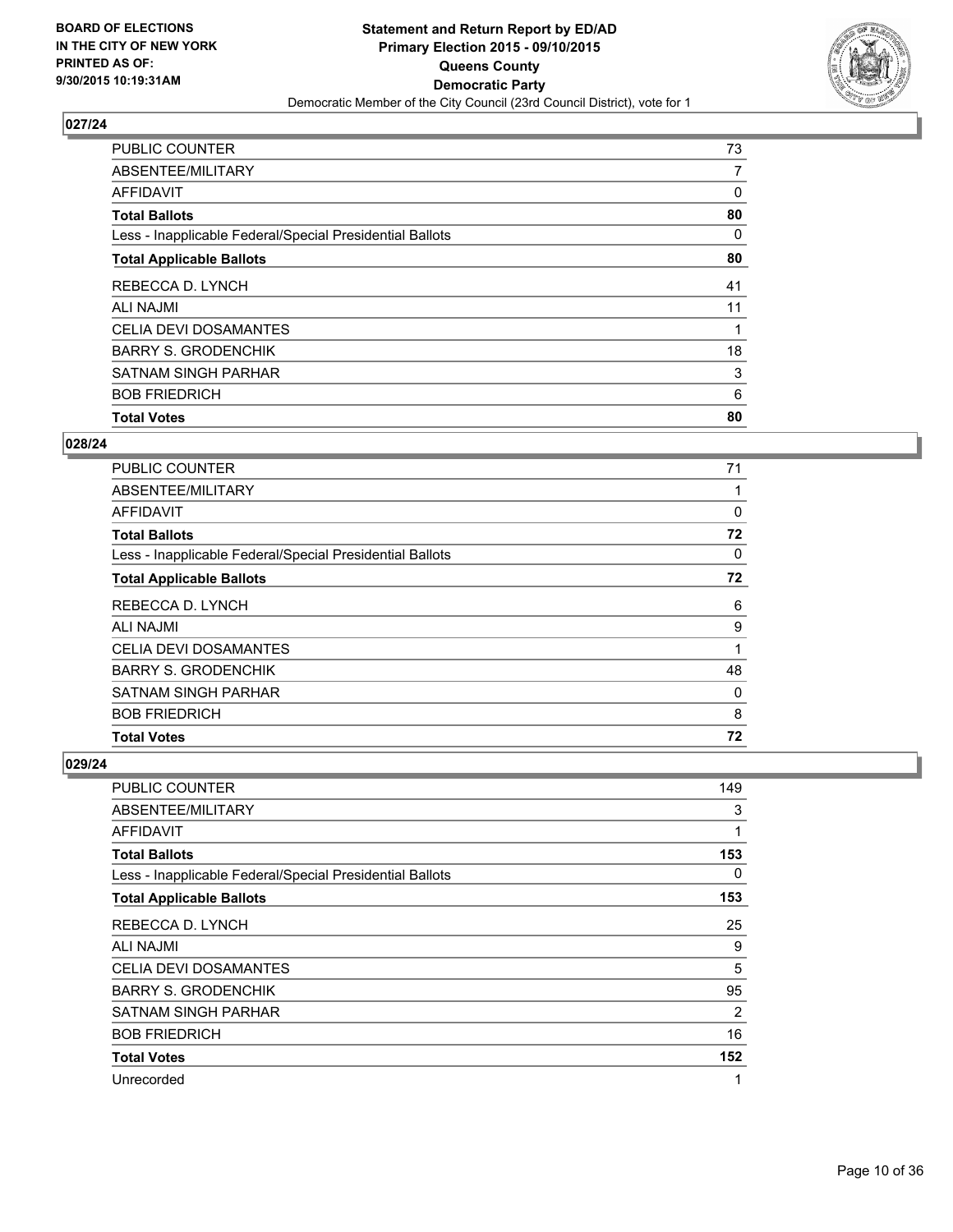

| <b>PUBLIC COUNTER</b>                                    | 113      |
|----------------------------------------------------------|----------|
| ABSENTEE/MILITARY                                        | 6        |
| AFFIDAVIT                                                | $\Omega$ |
| <b>Total Ballots</b>                                     | 119      |
| Less - Inapplicable Federal/Special Presidential Ballots | 0        |
| <b>Total Applicable Ballots</b>                          | 119      |
| REBECCA D. LYNCH                                         | 28       |
| <b>ALI NAJMI</b>                                         | 12       |
| <b>CELIA DEVI DOSAMANTES</b>                             | 7        |
| <b>BARRY S. GRODENCHIK</b>                               | 51       |
| SATNAM SINGH PARHAR                                      | 6        |
| <b>BOB FRIEDRICH</b>                                     | 14       |
| <b>Total Votes</b>                                       | 118      |
| Unrecorded                                               | 1        |

## **031/24**

| <b>PUBLIC COUNTER</b>                                    | 27 |
|----------------------------------------------------------|----|
| ABSENTEE/MILITARY                                        | 0  |
| <b>AFFIDAVIT</b>                                         | 1  |
| <b>Total Ballots</b>                                     | 28 |
| Less - Inapplicable Federal/Special Presidential Ballots | 0  |
| <b>Total Applicable Ballots</b>                          | 28 |
| REBECCA D. LYNCH                                         | 6  |
| ALI NAJMI                                                | 7  |
| <b>CELIA DEVI DOSAMANTES</b>                             | 4  |
| <b>BARRY S. GRODENCHIK</b>                               | 7  |
| <b>SATNAM SINGH PARHAR</b>                               | 3  |
| <b>BOB FRIEDRICH</b>                                     | 1  |
| <b>Total Votes</b>                                       | 28 |

| <b>PUBLIC COUNTER</b>                                    | 63 |
|----------------------------------------------------------|----|
| ABSENTEE/MILITARY                                        | 2  |
| AFFIDAVIT                                                | 0  |
| <b>Total Ballots</b>                                     | 65 |
| Less - Inapplicable Federal/Special Presidential Ballots | 0  |
| <b>Total Applicable Ballots</b>                          | 65 |
| REBECCA D. LYNCH                                         | 13 |
| <b>ALI NAJMI</b>                                         | 0  |
| <b>CELIA DEVI DOSAMANTES</b>                             | 0  |
| <b>BARRY S. GRODENCHIK</b>                               | 36 |
| <b>SATNAM SINGH PARHAR</b>                               | 3  |
| <b>BOB FRIEDRICH</b>                                     | 13 |
| <b>Total Votes</b>                                       | 65 |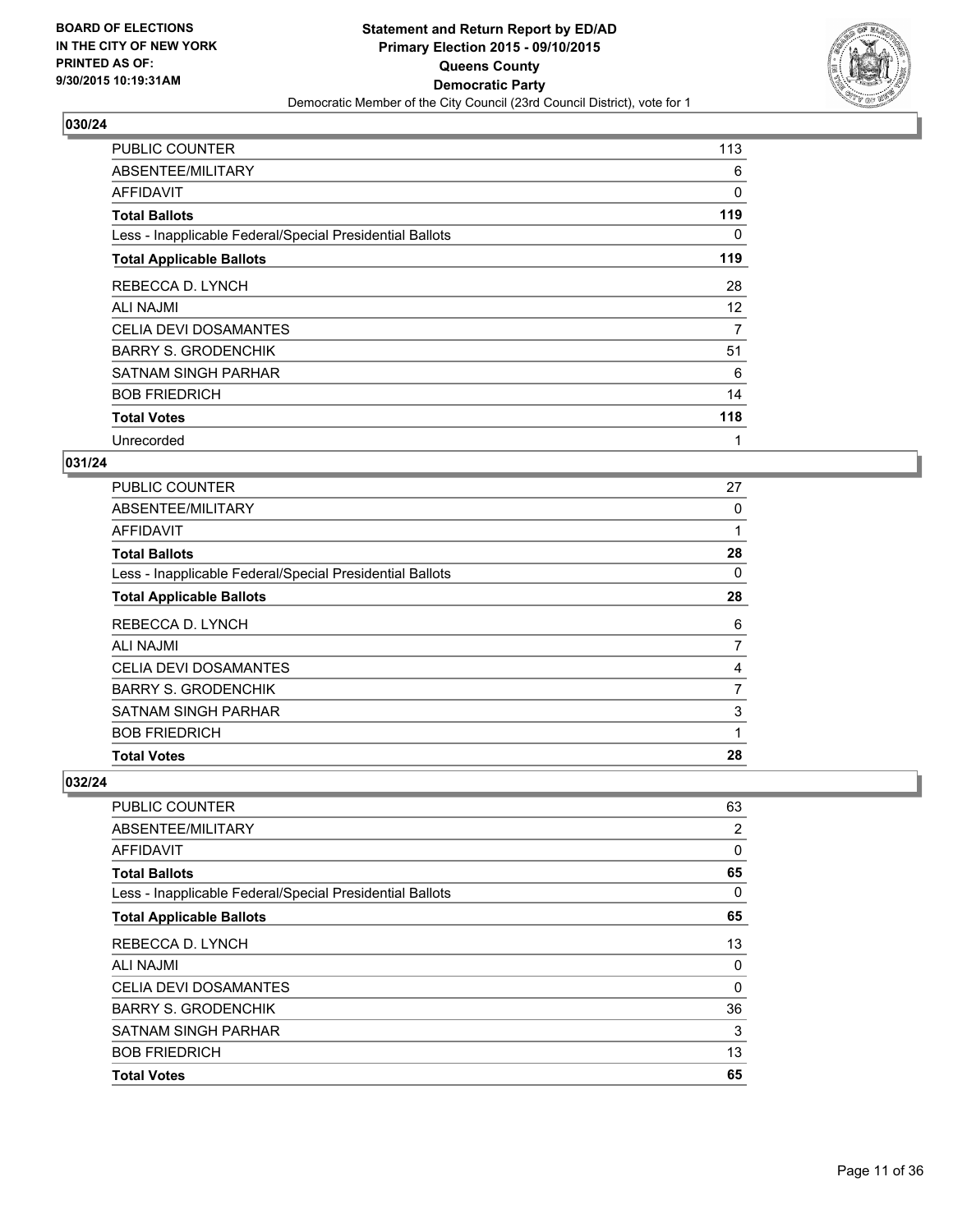

| PUBLIC COUNTER                                           | 28             |
|----------------------------------------------------------|----------------|
| ABSENTEE/MILITARY                                        | 0              |
| AFFIDAVIT                                                | 0              |
| <b>Total Ballots</b>                                     | 28             |
| Less - Inapplicable Federal/Special Presidential Ballots | 0              |
| <b>Total Applicable Ballots</b>                          | 28             |
| REBECCA D. LYNCH                                         | $\overline{7}$ |
| <b>ALI NAJMI</b>                                         | 4              |
| <b>CELIA DEVI DOSAMANTES</b>                             | 0              |
| <b>BARRY S. GRODENCHIK</b>                               | 8              |
| SATNAM SINGH PARHAR                                      | 5              |
| <b>BOB FRIEDRICH</b>                                     | 3              |
| <b>Total Votes</b>                                       | 27             |
| Unrecorded                                               | 1              |

## **061/24**

| <b>PUBLIC COUNTER</b>                                    | 70 |
|----------------------------------------------------------|----|
| ABSENTEE/MILITARY                                        |    |
| <b>AFFIDAVIT</b>                                         | 0  |
| <b>Total Ballots</b>                                     | 71 |
| Less - Inapplicable Federal/Special Presidential Ballots | 0  |
| <b>Total Applicable Ballots</b>                          | 71 |
| REBECCA D. LYNCH                                         | 19 |
| ALI NAJMI                                                | 5  |
| <b>CELIA DEVI DOSAMANTES</b>                             | 4  |
| <b>BARRY S. GRODENCHIK</b>                               | 20 |
| SATNAM SINGH PARHAR                                      | 11 |
| <b>BOB FRIEDRICH</b>                                     | 12 |
| <b>Total Votes</b>                                       | 71 |
| 080/24 COMBINED into: 016/24                             |    |

**083/24 COMBINED into: 016/24**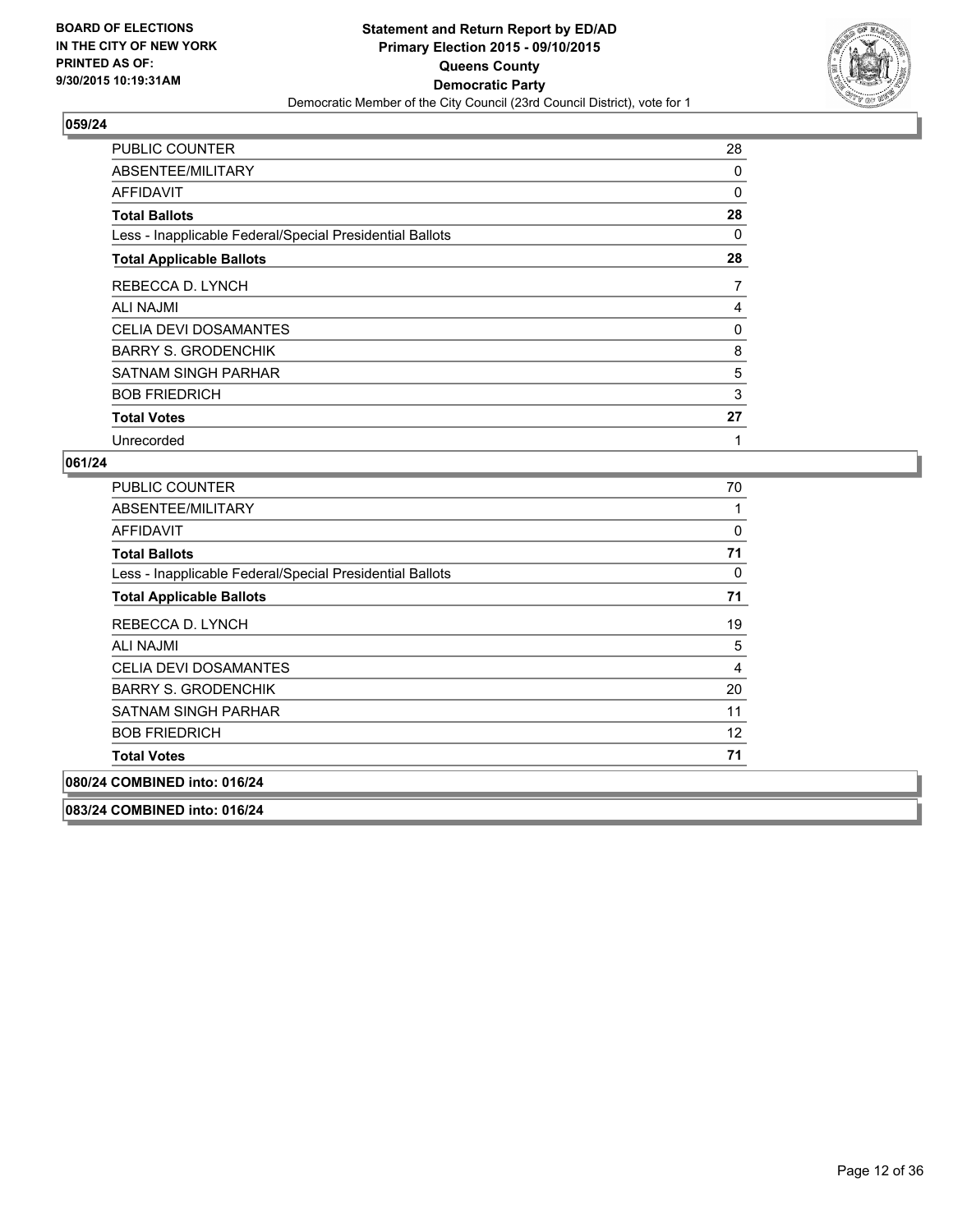

| <b>Total Votes</b>                                       | 99 |
|----------------------------------------------------------|----|
| <b>BOB FRIEDRICH</b>                                     | 22 |
| <b>SATNAM SINGH PARHAR</b>                               | 0  |
| <b>BARRY S. GRODENCHIK</b>                               | 29 |
| CELIA DEVI DOSAMANTES                                    | 4  |
| <b>ALI NAJMI</b>                                         | 5  |
| REBECCA D. LYNCH                                         | 39 |
| <b>Total Applicable Ballots</b>                          | 99 |
| Less - Inapplicable Federal/Special Presidential Ballots | 0  |
| <b>Total Ballots</b>                                     | 99 |
| <b>AFFIDAVIT</b>                                         | 0  |
| ABSENTEE/MILITARY                                        | 4  |
| PUBLIC COUNTER                                           | 95 |

#### **017/25**

| <b>Total Votes</b>                                       | 61 |
|----------------------------------------------------------|----|
|                                                          |    |
| <b>BOB FRIEDRICH</b>                                     | 6  |
| <b>SATNAM SINGH PARHAR</b>                               | 1  |
| <b>BARRY S. GRODENCHIK</b>                               | 15 |
| <b>CELIA DEVI DOSAMANTES</b>                             | 3  |
| <b>ALI NAJMI</b>                                         | 4  |
| REBECCA D. LYNCH                                         | 32 |
| <b>Total Applicable Ballots</b>                          | 61 |
| Less - Inapplicable Federal/Special Presidential Ballots | 0  |
| <b>Total Ballots</b>                                     | 61 |
| AFFIDAVIT                                                | 0  |
| ABSENTEE/MILITARY                                        |    |
| <b>PUBLIC COUNTER</b>                                    | 60 |

| <b>PUBLIC COUNTER</b>                                    | 64 |
|----------------------------------------------------------|----|
| ABSENTEE/MILITARY                                        | 8  |
| AFFIDAVIT                                                | 0  |
| <b>Total Ballots</b>                                     | 72 |
| Less - Inapplicable Federal/Special Presidential Ballots | 0  |
| <b>Total Applicable Ballots</b>                          | 72 |
| REBECCA D. LYNCH                                         | 30 |
| ALI NAJMI                                                | 13 |
| CELIA DEVI DOSAMANTES                                    | 2  |
| <b>BARRY S. GRODENCHIK</b>                               | 16 |
| <b>SATNAM SINGH PARHAR</b>                               | 2  |
| <b>BOB FRIEDRICH</b>                                     | 8  |
| <b>Total Votes</b>                                       | 71 |
| Unrecorded                                               | 1  |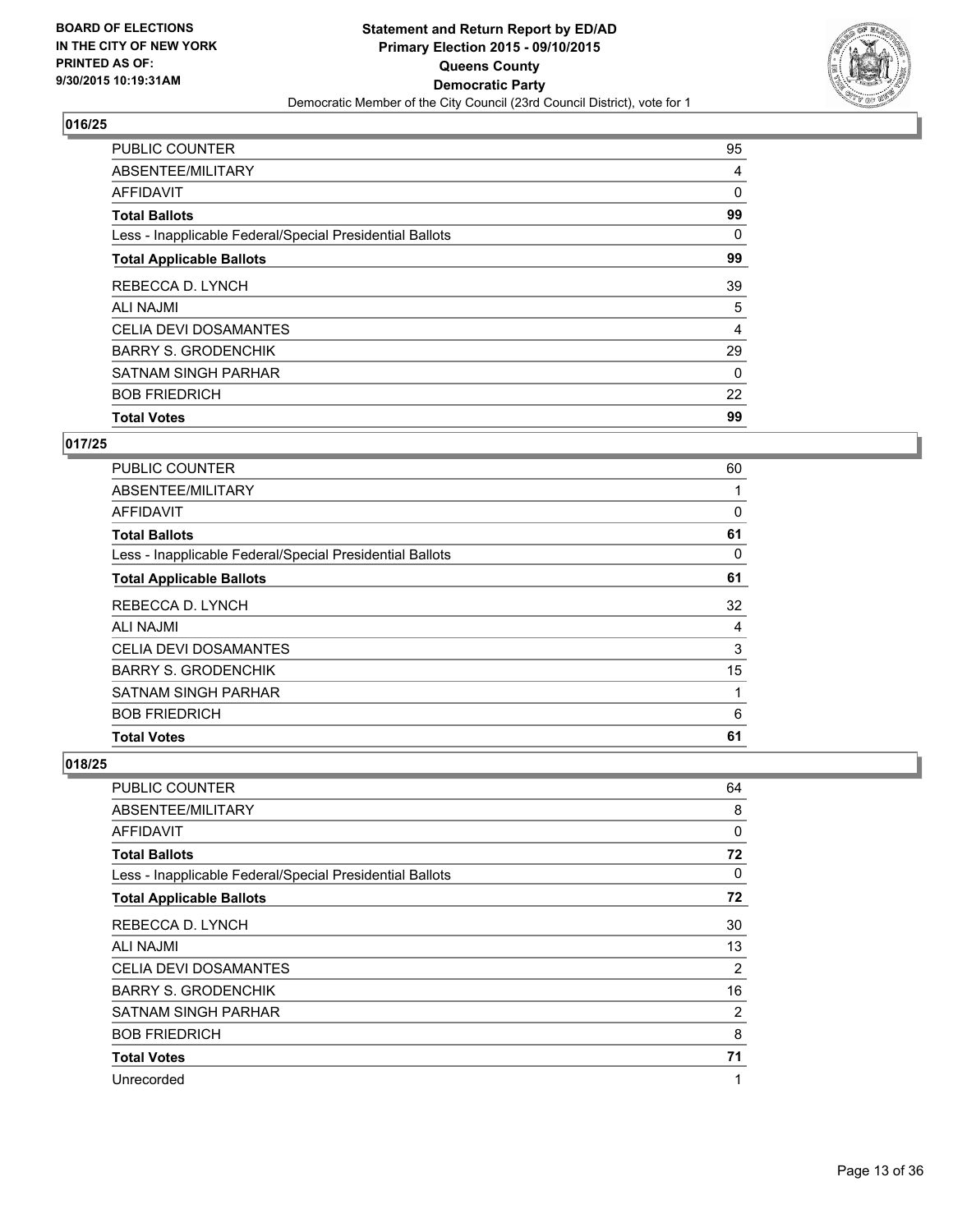

| <b>PUBLIC COUNTER</b>                                    | 63 |
|----------------------------------------------------------|----|
| ABSENTEE/MILITARY                                        | 6  |
| <b>AFFIDAVIT</b>                                         |    |
| <b>Total Ballots</b>                                     | 70 |
| Less - Inapplicable Federal/Special Presidential Ballots | 0  |
| <b>Total Applicable Ballots</b>                          | 70 |
| REBECCA D. LYNCH                                         | 27 |
| <b>ALI NAJMI</b>                                         | 6  |
| <b>CELIA DEVI DOSAMANTES</b>                             |    |
| <b>BARRY S. GRODENCHIK</b>                               | 21 |
| <b>SATNAM SINGH PARHAR</b>                               | 4  |
| <b>BOB FRIEDRICH</b>                                     | 10 |
| <b>Total Votes</b>                                       | 69 |
| Unrecorded                                               | 1  |

## **020/25**

| <b>PUBLIC COUNTER</b>                                    | 62 |
|----------------------------------------------------------|----|
| ABSENTEE/MILITARY                                        | 3  |
| AFFIDAVIT                                                | 0  |
| <b>Total Ballots</b>                                     | 65 |
| Less - Inapplicable Federal/Special Presidential Ballots | 0  |
| <b>Total Applicable Ballots</b>                          | 65 |
| REBECCA D. LYNCH                                         | 21 |
| ALI NAJMI                                                | 5  |
| <b>CELIA DEVI DOSAMANTES</b>                             | 2  |
| <b>BARRY S. GRODENCHIK</b>                               | 29 |
| <b>SATNAM SINGH PARHAR</b>                               | 0  |
| <b>BOB FRIEDRICH</b>                                     | 8  |
| <b>Total Votes</b>                                       | 65 |

| PUBLIC COUNTER                                           | 79 |
|----------------------------------------------------------|----|
| ABSENTEE/MILITARY                                        | 3  |
| <b>AFFIDAVIT</b>                                         | 0  |
| <b>Total Ballots</b>                                     | 82 |
| Less - Inapplicable Federal/Special Presidential Ballots | 0  |
| <b>Total Applicable Ballots</b>                          | 82 |
| REBECCA D. LYNCH                                         | 40 |
| ALI NAJMI                                                | 1  |
| <b>CELIA DEVI DOSAMANTES</b>                             | 2  |
| <b>BARRY S. GRODENCHIK</b>                               | 22 |
| <b>SATNAM SINGH PARHAR</b>                               | 1  |
| <b>BOB FRIEDRICH</b>                                     | 16 |
| <b>Total Votes</b>                                       | 82 |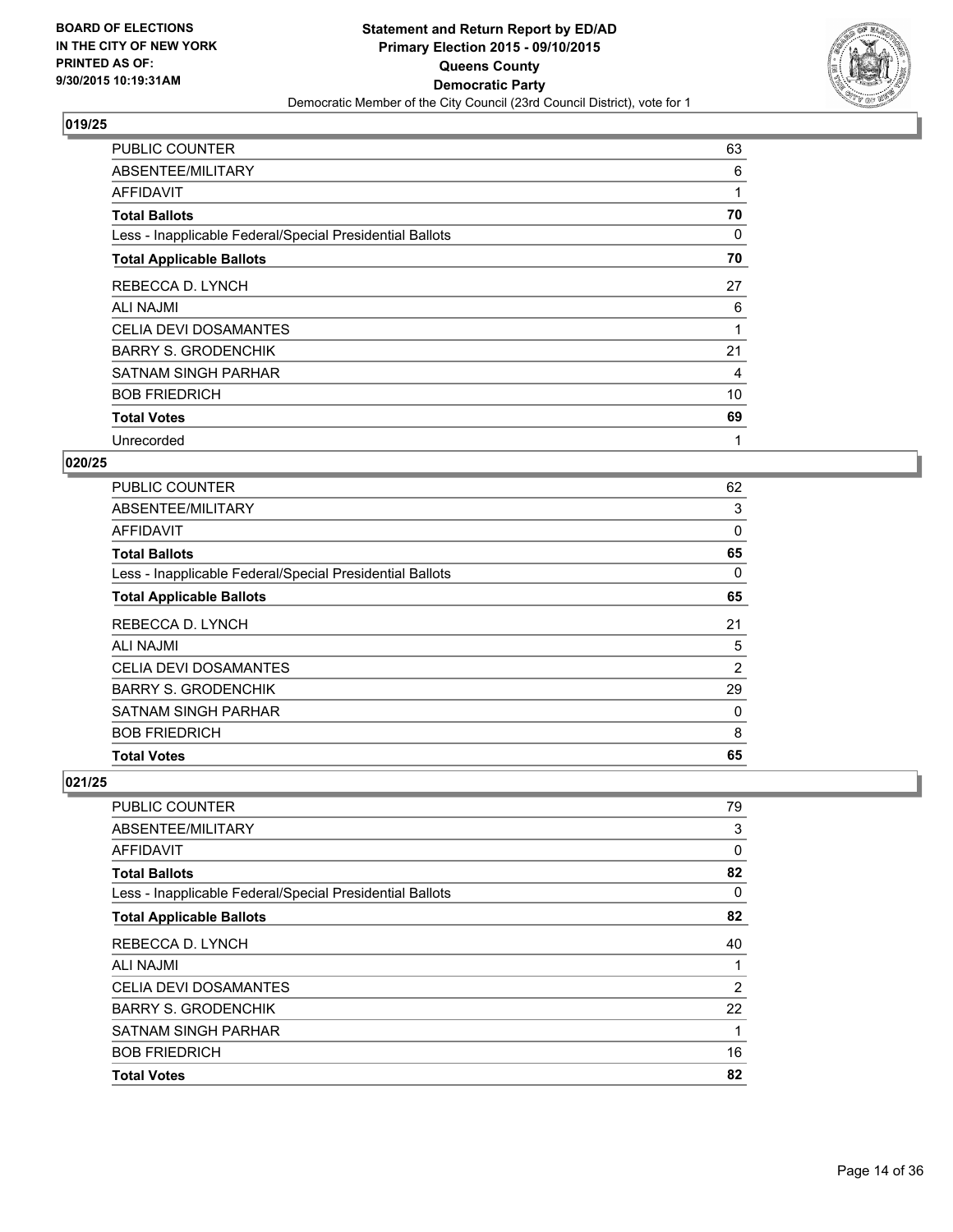

| <b>Total Votes</b>                                       |                |
|----------------------------------------------------------|----------------|
|                                                          | 46             |
| <b>BOB FRIEDRICH</b>                                     | 4              |
| <b>SATNAM SINGH PARHAR</b>                               | $\overline{2}$ |
| <b>BARRY S. GRODENCHIK</b>                               | 14             |
| <b>CELIA DEVI DOSAMANTES</b>                             | 3              |
| ALI NAJMI                                                |                |
| REBECCA D. LYNCH                                         | 22             |
| <b>Total Applicable Ballots</b>                          | 46             |
| Less - Inapplicable Federal/Special Presidential Ballots | 0              |
| <b>Total Ballots</b>                                     | 46             |
| <b>AFFIDAVIT</b>                                         | $\overline{2}$ |
| ABSENTEE/MILITARY                                        |                |
| PUBLIC COUNTER                                           | 43             |

#### **023/25**

| <b>Total Votes</b>                                       | 34             |
|----------------------------------------------------------|----------------|
|                                                          |                |
| <b>BOB FRIEDRICH</b>                                     | $\overline{2}$ |
| <b>SATNAM SINGH PARHAR</b>                               | 0              |
| <b>BARRY S. GRODENCHIK</b>                               | 17             |
| <b>CELIA DEVI DOSAMANTES</b>                             | $\overline{2}$ |
| <b>ALI NAJMI</b>                                         | 0              |
| REBECCA D. LYNCH                                         | 13             |
| <b>Total Applicable Ballots</b>                          | 34             |
| Less - Inapplicable Federal/Special Presidential Ballots | 0              |
| <b>Total Ballots</b>                                     | 34             |
| AFFIDAVIT                                                | $\Omega$       |
| ABSENTEE/MILITARY                                        | 0              |
| <b>PUBLIC COUNTER</b>                                    | 34             |

| PUBLIC COUNTER                                           | 75 |
|----------------------------------------------------------|----|
| ABSENTEE/MILITARY                                        | 2  |
| AFFIDAVIT                                                | 0  |
| <b>Total Ballots</b>                                     | 77 |
| Less - Inapplicable Federal/Special Presidential Ballots | 0  |
| <b>Total Applicable Ballots</b>                          | 77 |
| REBECCA D. LYNCH                                         | 30 |
| <b>ALI NAJMI</b>                                         | 3  |
| <b>CELIA DEVI DOSAMANTES</b>                             | 1  |
| <b>BARRY S. GRODENCHIK</b>                               | 32 |
| <b>SATNAM SINGH PARHAR</b>                               | 6  |
| <b>BOB FRIEDRICH</b>                                     | 5  |
| <b>Total Votes</b>                                       | 77 |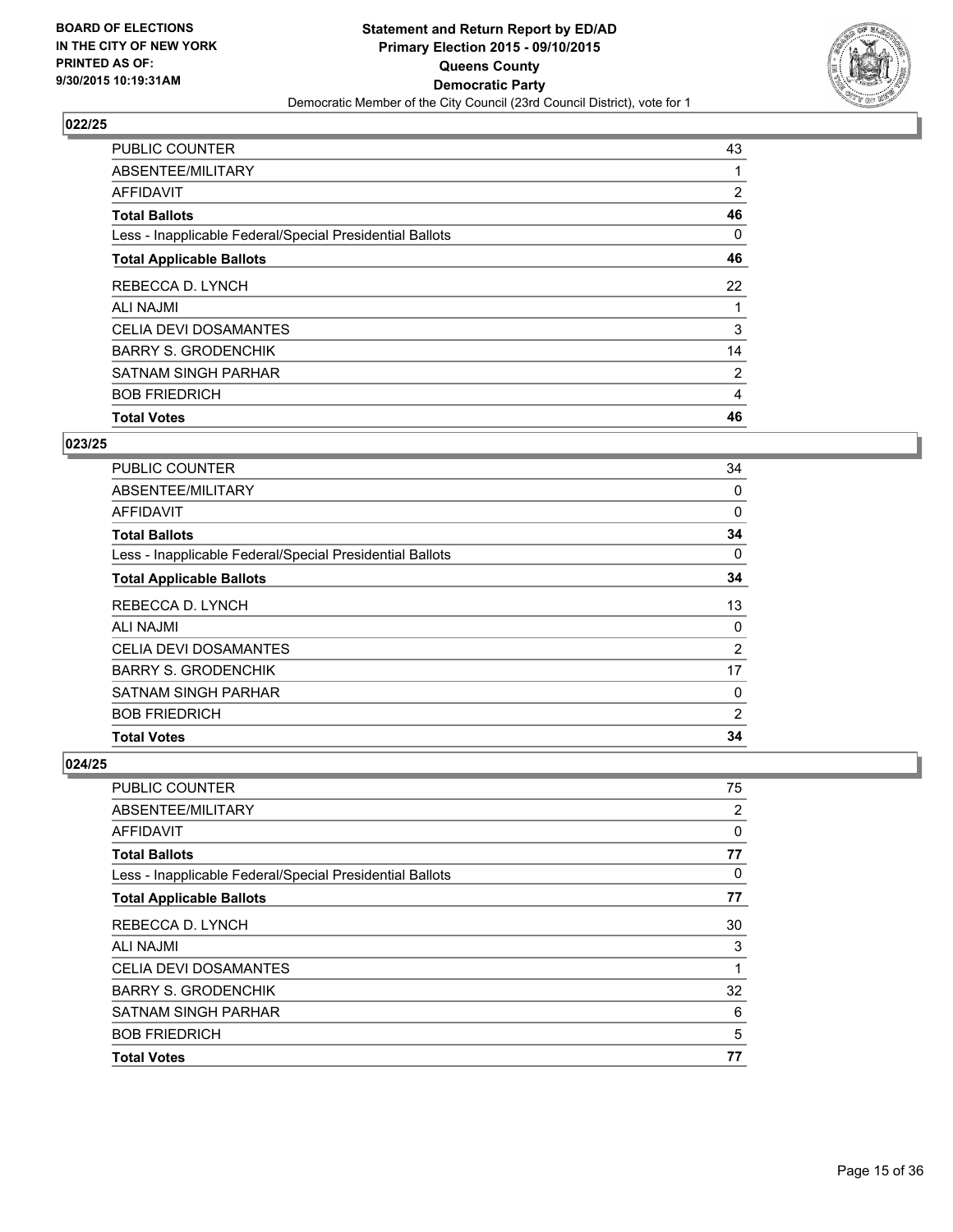

| <b>PUBLIC COUNTER</b>                                    | 44             |
|----------------------------------------------------------|----------------|
| ABSENTEE/MILITARY                                        | 2              |
| <b>AFFIDAVIT</b>                                         |                |
| <b>Total Ballots</b>                                     | 47             |
| Less - Inapplicable Federal/Special Presidential Ballots | 0              |
| <b>Total Applicable Ballots</b>                          | 47             |
| REBECCA D. LYNCH                                         | 17             |
| <b>ALI NAJMI</b>                                         |                |
| CELIA DEVI DOSAMANTES                                    | 2              |
| <b>BARRY S. GRODENCHIK</b>                               | 19             |
| SATNAM SINGH PARHAR                                      | $\overline{2}$ |
| <b>BOB FRIEDRICH</b>                                     | 6              |
| <b>Total Votes</b>                                       | 47             |

### **026/25**

| 9 |
|---|
| 0 |
| 0 |
| 9 |
| 0 |
| 9 |
| 3 |
| 0 |
| 0 |
| 3 |
| 0 |
| 3 |
| 9 |
|   |

| <b>PUBLIC COUNTER</b>                                    | 49 |
|----------------------------------------------------------|----|
| ABSENTEE/MILITARY                                        | 0  |
| AFFIDAVIT                                                | 0  |
| <b>Total Ballots</b>                                     | 49 |
| Less - Inapplicable Federal/Special Presidential Ballots | 0  |
| <b>Total Applicable Ballots</b>                          | 49 |
| REBECCA D. LYNCH                                         | 15 |
| <b>ALI NAJMI</b>                                         | 3  |
| <b>CELIA DEVI DOSAMANTES</b>                             | 3  |
| <b>BARRY S. GRODENCHIK</b>                               | 19 |
| <b>SATNAM SINGH PARHAR</b>                               | 2  |
| <b>BOB FRIEDRICH</b>                                     | 7  |
| <b>Total Votes</b>                                       | 49 |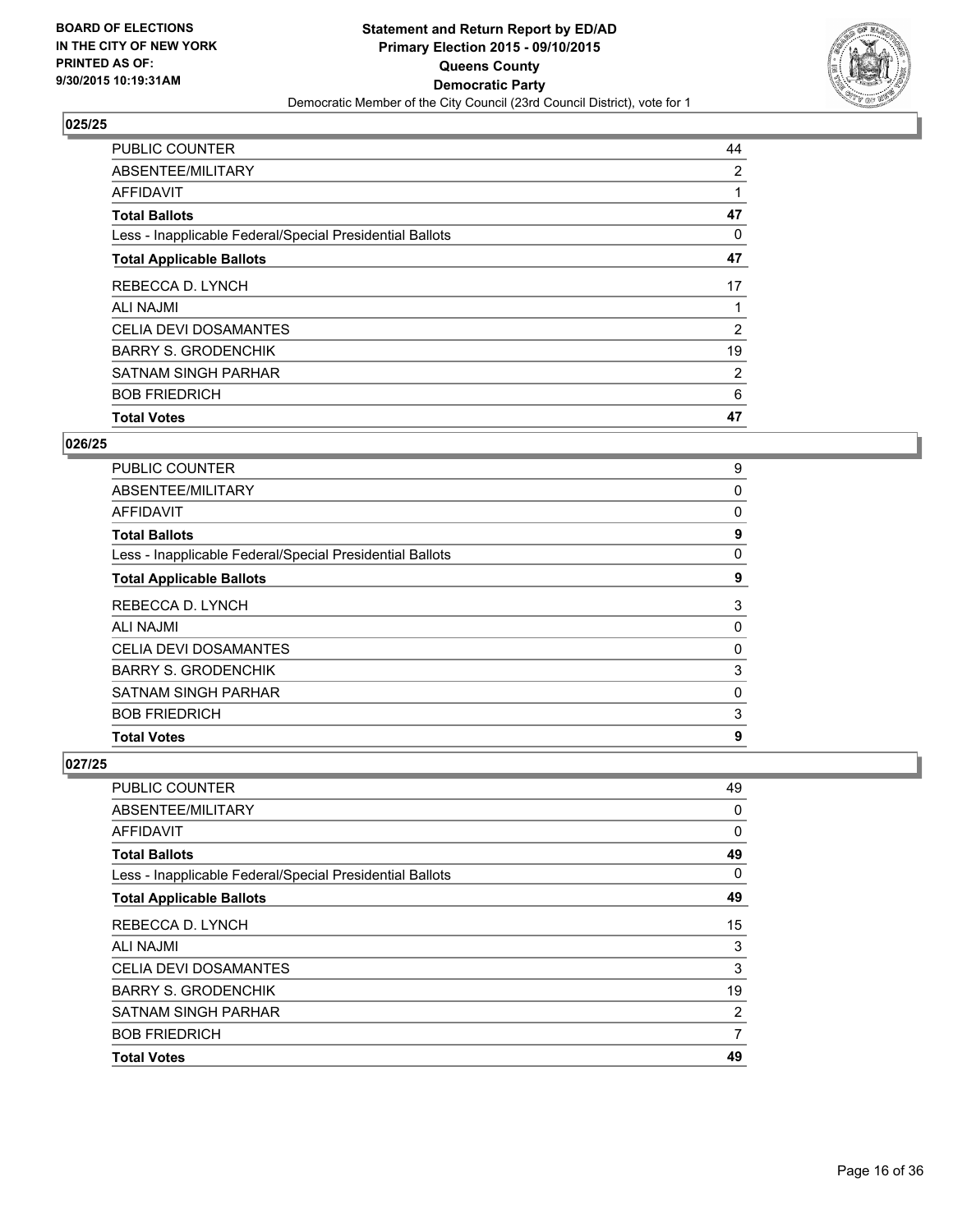

| <b>Total Votes</b>                                       | 55 |
|----------------------------------------------------------|----|
| <b>BOB FRIEDRICH</b>                                     | 11 |
| SATNAM SINGH PARHAR                                      | 3  |
| <b>BARRY S. GRODENCHIK</b>                               | 26 |
| <b>CELIA DEVI DOSAMANTES</b>                             |    |
| <b>ALI NAJMI</b>                                         | 5  |
| REBECCA D. LYNCH                                         | 9  |
| <b>Total Applicable Ballots</b>                          | 55 |
| Less - Inapplicable Federal/Special Presidential Ballots | 0  |
| <b>Total Ballots</b>                                     | 55 |
| <b>AFFIDAVIT</b>                                         | 0  |
| ABSENTEE/MILITARY                                        | 5  |
| <b>PUBLIC COUNTER</b>                                    | 50 |

#### **029/25**

| <b>PUBLIC COUNTER</b>                                    | 74 |
|----------------------------------------------------------|----|
| ABSENTEE/MILITARY                                        | 2  |
| AFFIDAVIT                                                | 0  |
| <b>Total Ballots</b>                                     | 76 |
| Less - Inapplicable Federal/Special Presidential Ballots | 0  |
| <b>Total Applicable Ballots</b>                          | 76 |
| REBECCA D. LYNCH                                         | 23 |
| ALI NAJMI                                                | 4  |
| CELIA DEVI DOSAMANTES                                    | 0  |
| <b>BARRY S. GRODENCHIK</b>                               | 37 |
| SATNAM SINGH PARHAR                                      | 2  |
| <b>BOB FRIEDRICH</b>                                     | 9  |
| <b>Total Votes</b>                                       | 75 |
| Unrecorded                                               | 1  |

| PUBLIC COUNTER                                           | 51 |
|----------------------------------------------------------|----|
| ABSENTEE/MILITARY                                        | 1  |
| <b>AFFIDAVIT</b>                                         | 0  |
| <b>Total Ballots</b>                                     | 52 |
| Less - Inapplicable Federal/Special Presidential Ballots | 0  |
| <b>Total Applicable Ballots</b>                          | 52 |
| REBECCA D. LYNCH                                         | 17 |
| ALI NAJMI                                                | 6  |
| <b>CELIA DEVI DOSAMANTES</b>                             | 0  |
| <b>BARRY S. GRODENCHIK</b>                               | 20 |
| <b>SATNAM SINGH PARHAR</b>                               | 5  |
| <b>BOB FRIEDRICH</b>                                     | 4  |
| <b>Total Votes</b>                                       | 52 |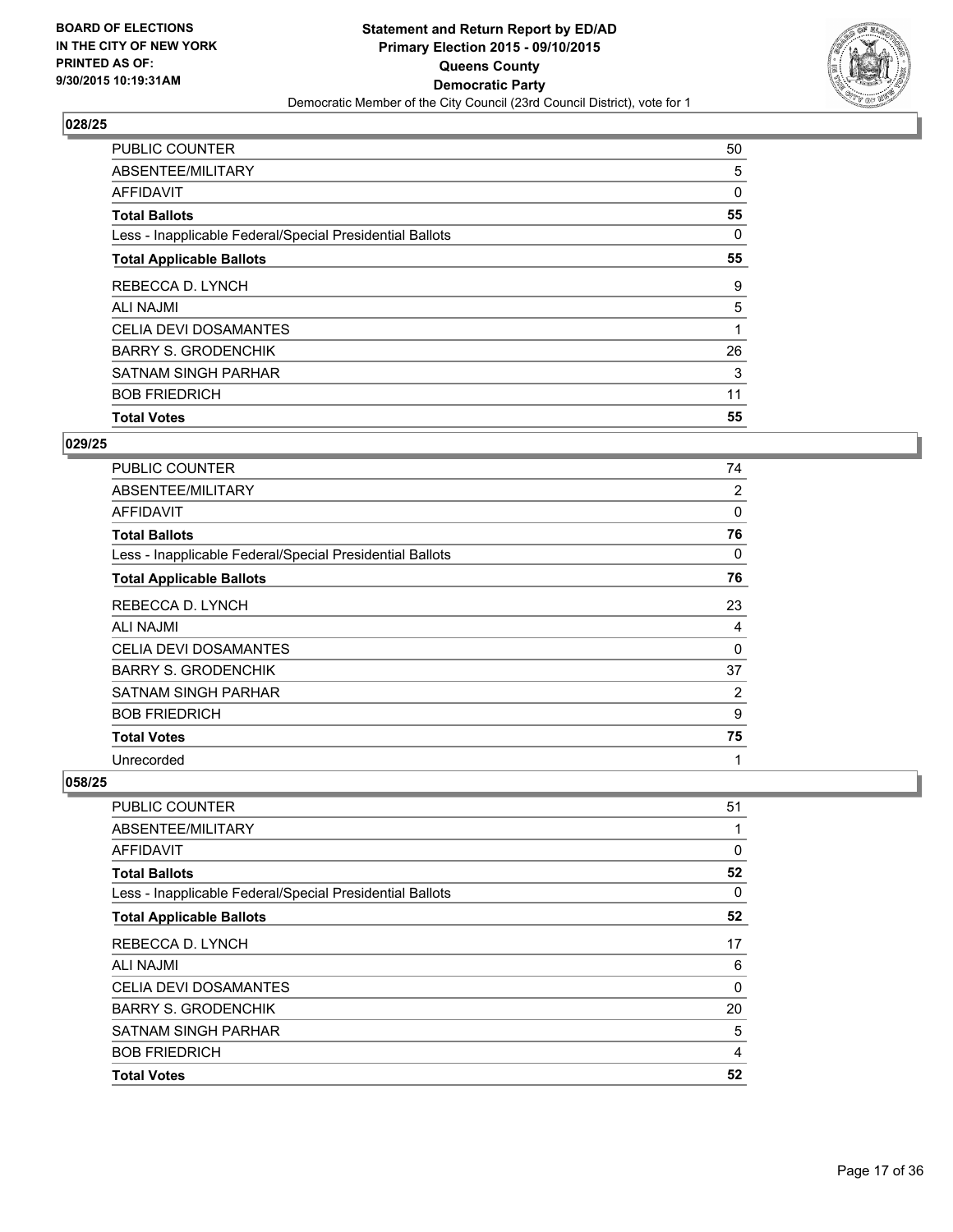

| <b>Total Votes</b>                                       | 50 |
|----------------------------------------------------------|----|
| <b>BOB FRIEDRICH</b>                                     | 16 |
| SATNAM SINGH PARHAR                                      | 2  |
| <b>BARRY S. GRODENCHIK</b>                               | 10 |
| CELIA DEVI DOSAMANTES                                    | 4  |
| ALI NAJMI                                                | 2  |
| REBECCA D. LYNCH                                         | 16 |
| <b>Total Applicable Ballots</b>                          | 50 |
| Less - Inapplicable Federal/Special Presidential Ballots | 0  |
| <b>Total Ballots</b>                                     | 50 |
| AFFIDAVIT                                                | 1  |
| ABSENTEE/MILITARY                                        | 2  |
| <b>PUBLIC COUNTER</b>                                    | 47 |

#### **066/25 COMBINED into: 023/25**

| PUBLIC COUNTER                                           | 0            |
|----------------------------------------------------------|--------------|
| ABSENTEE/MILITARY                                        | $\mathbf{0}$ |
| AFFIDAVIT                                                | 0            |
| <b>Total Ballots</b>                                     | 0            |
| Less - Inapplicable Federal/Special Presidential Ballots | 0            |
| <b>Total Applicable Ballots</b>                          | 0            |
| REBECCA D. LYNCH                                         | 0            |
| ALI NAJMI                                                | 0            |
| <b>CELIA DEVI DOSAMANTES</b>                             | 0            |
| <b>BARRY S. GRODENCHIK</b>                               | 0            |
| <b>SATNAM SINGH PARHAR</b>                               | 0            |
| <b>BOB FRIEDRICH</b>                                     | 0            |
| <b>Total Votes</b>                                       | 0            |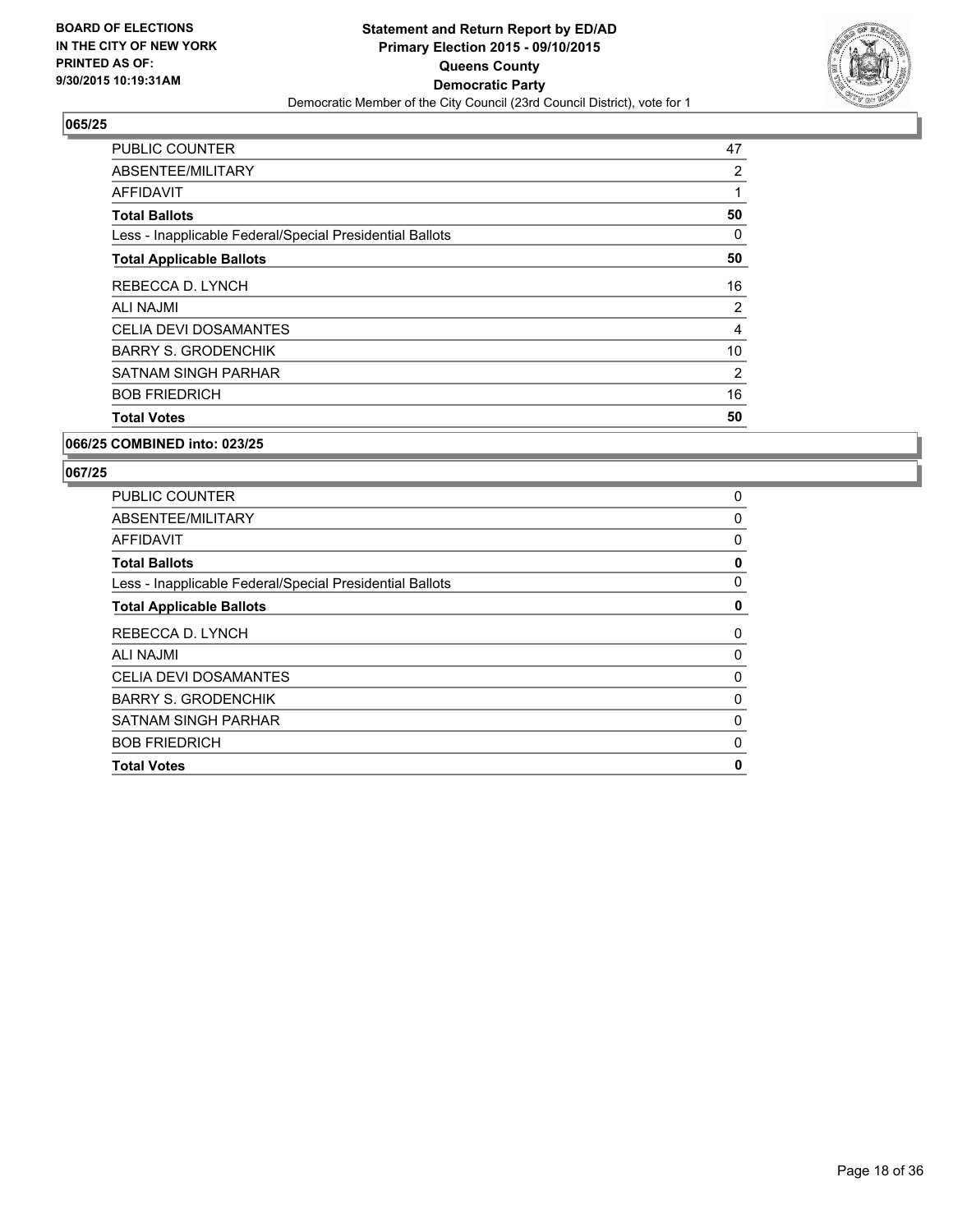

| <b>Total Votes</b>                                       | 48 |
|----------------------------------------------------------|----|
| <b>BOB FRIEDRICH</b>                                     | 5  |
| <b>SATNAM SINGH PARHAR</b>                               | 4  |
| <b>BARRY S. GRODENCHIK</b>                               | 23 |
| CELIA DEVI DOSAMANTES                                    | 0  |
| <b>ALI NAJMI</b>                                         |    |
| REBECCA D. LYNCH                                         | 15 |
| <b>Total Applicable Ballots</b>                          | 48 |
| Less - Inapplicable Federal/Special Presidential Ballots | 0  |
| <b>Total Ballots</b>                                     | 48 |
| <b>AFFIDAVIT</b>                                         | 0  |
| ABSENTEE/MILITARY                                        | 0  |
| <b>PUBLIC COUNTER</b>                                    | 48 |

#### **042/26**

| <b>PUBLIC COUNTER</b>                                    | 31 |
|----------------------------------------------------------|----|
| ABSENTEE/MILITARY                                        | 3  |
| <b>AFFIDAVIT</b>                                         | 0  |
| <b>Total Ballots</b>                                     | 34 |
| Less - Inapplicable Federal/Special Presidential Ballots | 0  |
| <b>Total Applicable Ballots</b>                          | 34 |
| REBECCA D. LYNCH                                         | 10 |
| <b>ALI NAJMI</b>                                         | 2  |
| <b>CELIA DEVI DOSAMANTES</b>                             | 0  |
| <b>BARRY S. GRODENCHIK</b>                               | 16 |
| SATNAM SINGH PARHAR                                      | 3  |
| <b>BOB FRIEDRICH</b>                                     | 3  |
| <b>Total Votes</b>                                       | 34 |

| <b>PUBLIC COUNTER</b>                                    | 18 |
|----------------------------------------------------------|----|
| ABSENTEE/MILITARY                                        | 5  |
| AFFIDAVIT                                                | 1  |
| <b>Total Ballots</b>                                     | 24 |
| Less - Inapplicable Federal/Special Presidential Ballots | 0  |
| <b>Total Applicable Ballots</b>                          | 24 |
| REBECCA D. LYNCH                                         | 8  |
| <b>ALI NAJMI</b>                                         | 1  |
| <b>CELIA DEVI DOSAMANTES</b>                             |    |
| <b>BARRY S. GRODENCHIK</b>                               | 9  |
| <b>SATNAM SINGH PARHAR</b>                               | 0  |
| <b>BOB FRIEDRICH</b>                                     | 5  |
| <b>Total Votes</b>                                       | 24 |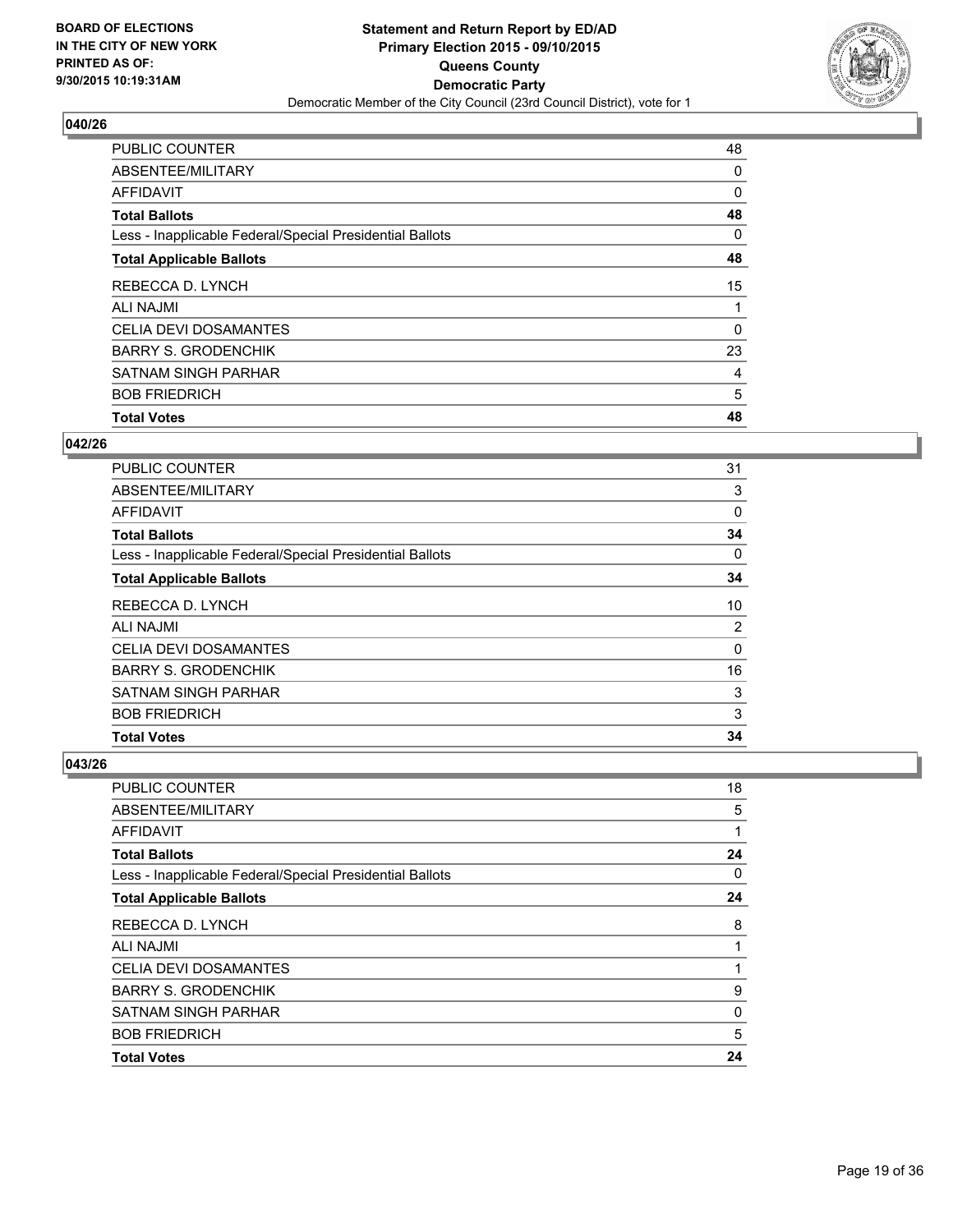

| <b>Total Votes</b>                                       | 22 |
|----------------------------------------------------------|----|
| <b>BOB FRIEDRICH</b>                                     | 6  |
| SATNAM SINGH PARHAR                                      | 0  |
| <b>BARRY S. GRODENCHIK</b>                               | 11 |
| <b>CELIA DEVI DOSAMANTES</b>                             | 0  |
| <b>ALI NAJMI</b>                                         |    |
| REBECCA D. LYNCH                                         | 4  |
| <b>Total Applicable Ballots</b>                          | 22 |
| Less - Inapplicable Federal/Special Presidential Ballots | 0  |
| <b>Total Ballots</b>                                     | 22 |
| <b>AFFIDAVIT</b>                                         | 0  |
| ABSENTEE/MILITARY                                        | 2  |
| <b>PUBLIC COUNTER</b>                                    | 20 |

#### **045/26**

| <b>Total Votes</b>                                       | 93 |
|----------------------------------------------------------|----|
| <b>BOB FRIEDRICH</b>                                     | 37 |
| <b>SATNAM SINGH PARHAR</b>                               | 7  |
| <b>BARRY S. GRODENCHIK</b>                               | 27 |
| <b>CELIA DEVI DOSAMANTES</b>                             | 0  |
| <b>ALI NAJMI</b>                                         | 4  |
| REBECCA D. LYNCH                                         | 18 |
| <b>Total Applicable Ballots</b>                          | 93 |
| Less - Inapplicable Federal/Special Presidential Ballots | 0  |
| <b>Total Ballots</b>                                     | 93 |
| <b>AFFIDAVIT</b>                                         | 0  |
| ABSENTEE/MILITARY                                        | 8  |
| <b>PUBLIC COUNTER</b>                                    | 85 |

| PUBLIC COUNTER                                           | 88             |
|----------------------------------------------------------|----------------|
| ABSENTEE/MILITARY                                        | 8              |
| AFFIDAVIT                                                | $\overline{2}$ |
| <b>Total Ballots</b>                                     | 98             |
| Less - Inapplicable Federal/Special Presidential Ballots | 0              |
| <b>Total Applicable Ballots</b>                          | 98             |
| REBECCA D. LYNCH                                         | 16             |
| <b>ALI NAJMI</b>                                         | 6              |
| <b>CELIA DEVI DOSAMANTES</b>                             | 0              |
| <b>BARRY S. GRODENCHIK</b>                               | 41             |
| <b>SATNAM SINGH PARHAR</b>                               | $\overline{2}$ |
| <b>BOB FRIEDRICH</b>                                     | 33             |
| <b>Total Votes</b>                                       | 98             |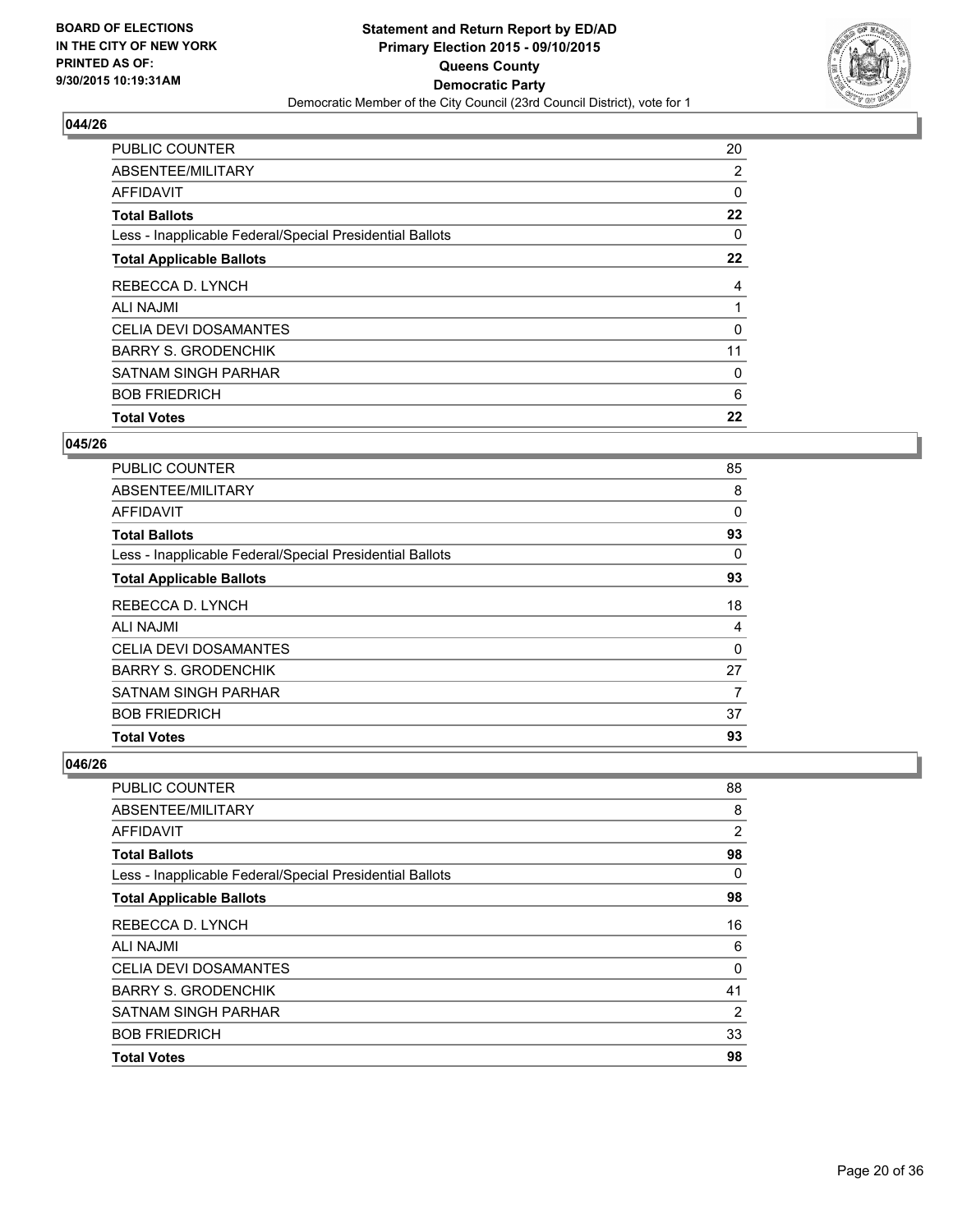

| <b>Total Votes</b>                                       | 127 |
|----------------------------------------------------------|-----|
| <b>BOB FRIEDRICH</b>                                     | 48  |
| <b>SATNAM SINGH PARHAR</b>                               | 0   |
| <b>BARRY S. GRODENCHIK</b>                               | 49  |
| <b>CELIA DEVI DOSAMANTES</b>                             | 0   |
| ALI NAJMI                                                | 0   |
| REBECCA D. LYNCH                                         | 30  |
| <b>Total Applicable Ballots</b>                          | 127 |
| Less - Inapplicable Federal/Special Presidential Ballots | 0   |
| <b>Total Ballots</b>                                     | 127 |
| AFFIDAVIT                                                | 0   |
| ABSENTEE/MILITARY                                        | 6   |
| PUBLIC COUNTER                                           | 121 |

#### **048/26**

| <b>PUBLIC COUNTER</b>                                    | 35 |
|----------------------------------------------------------|----|
| ABSENTEE/MILITARY                                        | 1  |
| <b>AFFIDAVIT</b>                                         | 0  |
| <b>Total Ballots</b>                                     | 36 |
| Less - Inapplicable Federal/Special Presidential Ballots | 0  |
| <b>Total Applicable Ballots</b>                          | 36 |
| REBECCA D. LYNCH                                         | 8  |
| <b>ALI NAJMI</b>                                         | 0  |
| <b>CELIA DEVI DOSAMANTES</b>                             | 0  |
| <b>BARRY S. GRODENCHIK</b>                               | 16 |
| <b>SATNAM SINGH PARHAR</b>                               | 3  |
| <b>BOB FRIEDRICH</b>                                     | 9  |
| <b>Total Votes</b>                                       | 36 |

| <b>PUBLIC COUNTER</b>                                    | 40 |
|----------------------------------------------------------|----|
| ABSENTEE/MILITARY                                        | 1  |
| AFFIDAVIT                                                | 0  |
| <b>Total Ballots</b>                                     | 41 |
| Less - Inapplicable Federal/Special Presidential Ballots | 0  |
| <b>Total Applicable Ballots</b>                          | 41 |
| REBECCA D. LYNCH                                         | 11 |
| <b>ALI NAJMI</b>                                         | 3  |
| <b>CELIA DEVI DOSAMANTES</b>                             | 0  |
| <b>BARRY S. GRODENCHIK</b>                               | 15 |
| <b>SATNAM SINGH PARHAR</b>                               | 2  |
| <b>BOB FRIEDRICH</b>                                     | 10 |
| <b>Total Votes</b>                                       | 41 |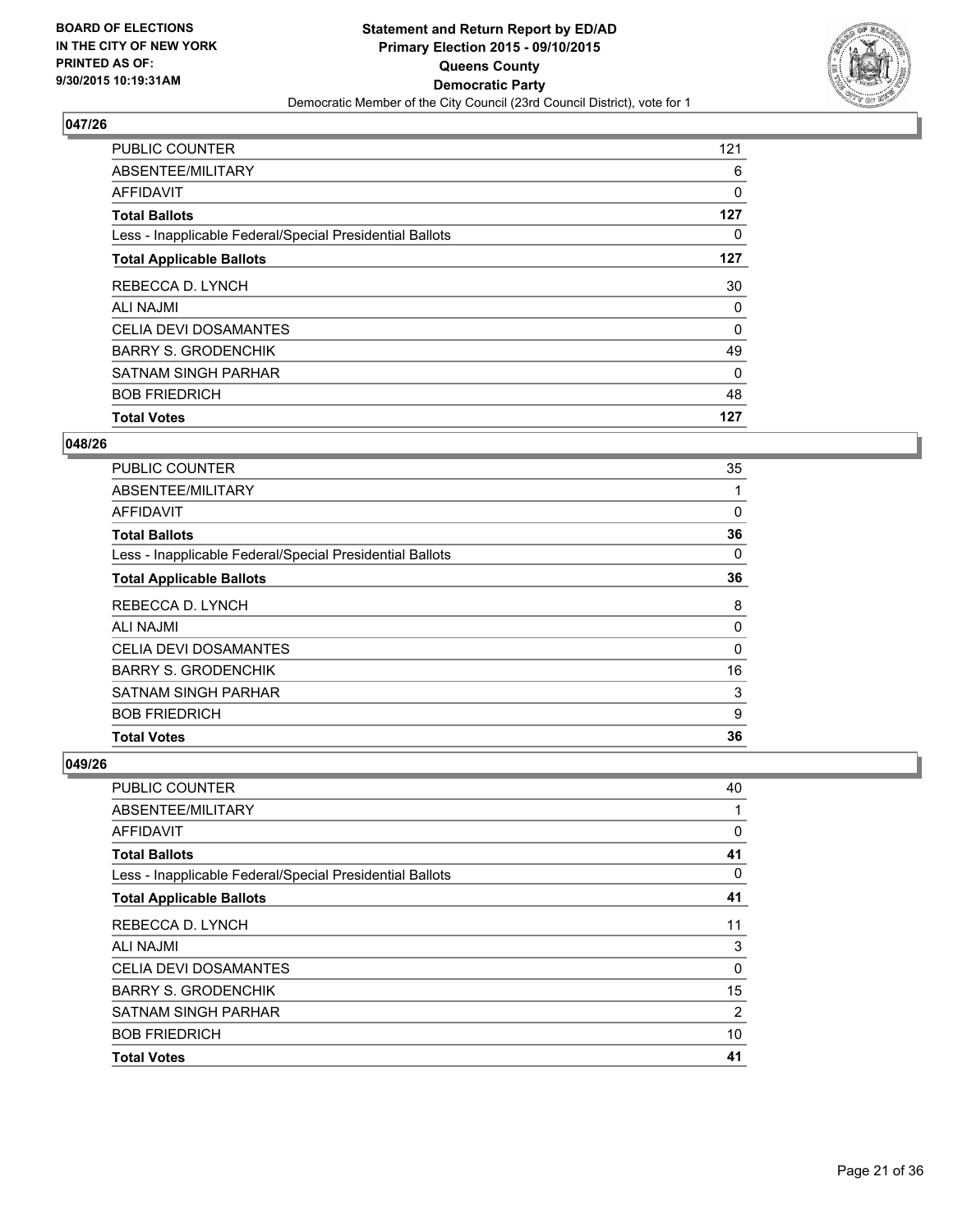

| <b>PUBLIC COUNTER</b>                                    | 129          |
|----------------------------------------------------------|--------------|
| ABSENTEE/MILITARY                                        | 3            |
| AFFIDAVIT                                                | 3            |
| <b>Total Ballots</b>                                     | 135          |
| Less - Inapplicable Federal/Special Presidential Ballots | 0            |
| <b>Total Applicable Ballots</b>                          | 135          |
| REBECCA D. LYNCH                                         | 13           |
| ALI NAJMI                                                | 9            |
| <b>CELIA DEVI DOSAMANTES</b>                             | 0            |
| <b>BARRY S. GRODENCHIK</b>                               | 57           |
| SATNAM SINGH PARHAR                                      | 1            |
| <b>BOB FRIEDRICH</b>                                     | 54           |
| UNATTRIBUTABLE WRITE-IN (WRITE-IN)                       | $\mathbf{1}$ |
| <b>Total Votes</b>                                       | 135          |

## **072/26**

| <b>PUBLIC COUNTER</b>                                    | 136 |
|----------------------------------------------------------|-----|
| ABSENTEE/MILITARY                                        | 6   |
| <b>AFFIDAVIT</b>                                         | 0   |
| <b>Total Ballots</b>                                     | 142 |
| Less - Inapplicable Federal/Special Presidential Ballots | 0   |
| <b>Total Applicable Ballots</b>                          | 142 |
| REBECCA D. LYNCH                                         | 14  |
| <b>ALI NAJMI</b>                                         | 3   |
| <b>CELIA DEVI DOSAMANTES</b>                             | 0   |
| <b>BARRY S. GRODENCHIK</b>                               | 20  |
| <b>SATNAM SINGH PARHAR</b>                               | 2   |
| <b>BOB FRIEDRICH</b>                                     | 103 |
| <b>Total Votes</b>                                       | 142 |

| SATNAM SINGH PARHAR<br><b>BOB FRIEDRICH</b>              | 1<br>80 |
|----------------------------------------------------------|---------|
| <b>BARRY S. GRODENCHIK</b>                               | 115     |
| <b>CELIA DEVI DOSAMANTES</b>                             | 3       |
| <b>ALI NAJMI</b>                                         | 18      |
| REBECCA D. LYNCH                                         | 29      |
| <b>Total Applicable Ballots</b>                          | 246     |
| Less - Inapplicable Federal/Special Presidential Ballots | 0       |
| <b>Total Ballots</b>                                     | 246     |
| AFFIDAVIT                                                | 1       |
| ABSENTEE/MILITARY                                        | 5       |
| PUBLIC COUNTER                                           | 240     |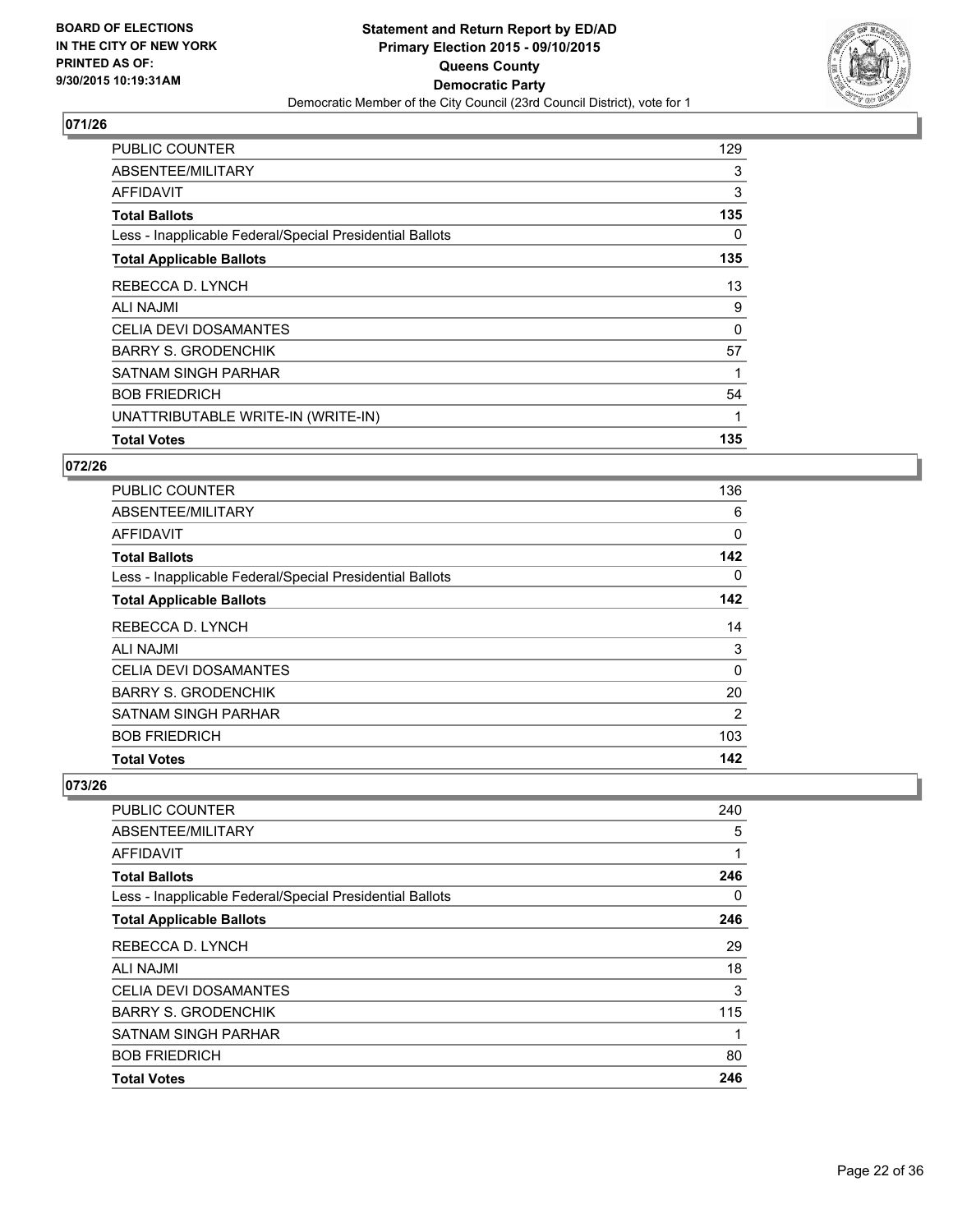

| <b>PUBLIC COUNTER</b>                                    | 60 |
|----------------------------------------------------------|----|
| ABSENTEE/MILITARY                                        | 5  |
| <b>AFFIDAVIT</b>                                         |    |
| <b>Total Ballots</b>                                     | 66 |
| Less - Inapplicable Federal/Special Presidential Ballots | 0  |
| <b>Total Applicable Ballots</b>                          | 66 |
| REBECCA D. LYNCH                                         | 15 |
| <b>ALI NAJMI</b>                                         | 4  |
| <b>CELIA DEVI DOSAMANTES</b>                             | 3  |
| <b>BARRY S. GRODENCHIK</b>                               | 6  |
| SATNAM SINGH PARHAR                                      | 27 |
| <b>BOB FRIEDRICH</b>                                     | 10 |
| <b>Total Votes</b>                                       | 65 |
| Unrecorded                                               | 1  |

## **075/26**

| <b>PUBLIC COUNTER</b>                                    | 132 |
|----------------------------------------------------------|-----|
| ABSENTEE/MILITARY                                        | 12  |
| <b>AFFIDAVIT</b>                                         | 4   |
| <b>Total Ballots</b>                                     | 148 |
| Less - Inapplicable Federal/Special Presidential Ballots | 0   |
| <b>Total Applicable Ballots</b>                          | 148 |
| REBECCA D. LYNCH                                         | 16  |
| <b>ALI NAJMI</b>                                         | 17  |
| <b>CELIA DEVI DOSAMANTES</b>                             | 4   |
| <b>BARRY S. GRODENCHIK</b>                               | 39  |
| <b>SATNAM SINGH PARHAR</b>                               | 51  |
| <b>BOB FRIEDRICH</b>                                     | 21  |
| <b>Total Votes</b>                                       | 148 |

| 078/26 COMBINED into: 040/26                             |                |
|----------------------------------------------------------|----------------|
| <b>Total Votes</b>                                       | 109            |
| <b>BOB FRIEDRICH</b>                                     | 16             |
| SATNAM SINGH PARHAR                                      | 44             |
| <b>BARRY S. GRODENCHIK</b>                               | 8              |
| <b>CELIA DEVI DOSAMANTES</b>                             | $\overline{7}$ |
| ALI NAJMI                                                | 8              |
| REBECCA D. LYNCH                                         | 26             |
| <b>Total Applicable Ballots</b>                          | 109            |
| Less - Inapplicable Federal/Special Presidential Ballots | 0              |
| <b>Total Ballots</b>                                     | 109            |
| AFFIDAVIT                                                | 0              |
| ABSENTEE/MILITARY                                        | 5              |
| <b>PUBLIC COUNTER</b>                                    | 104            |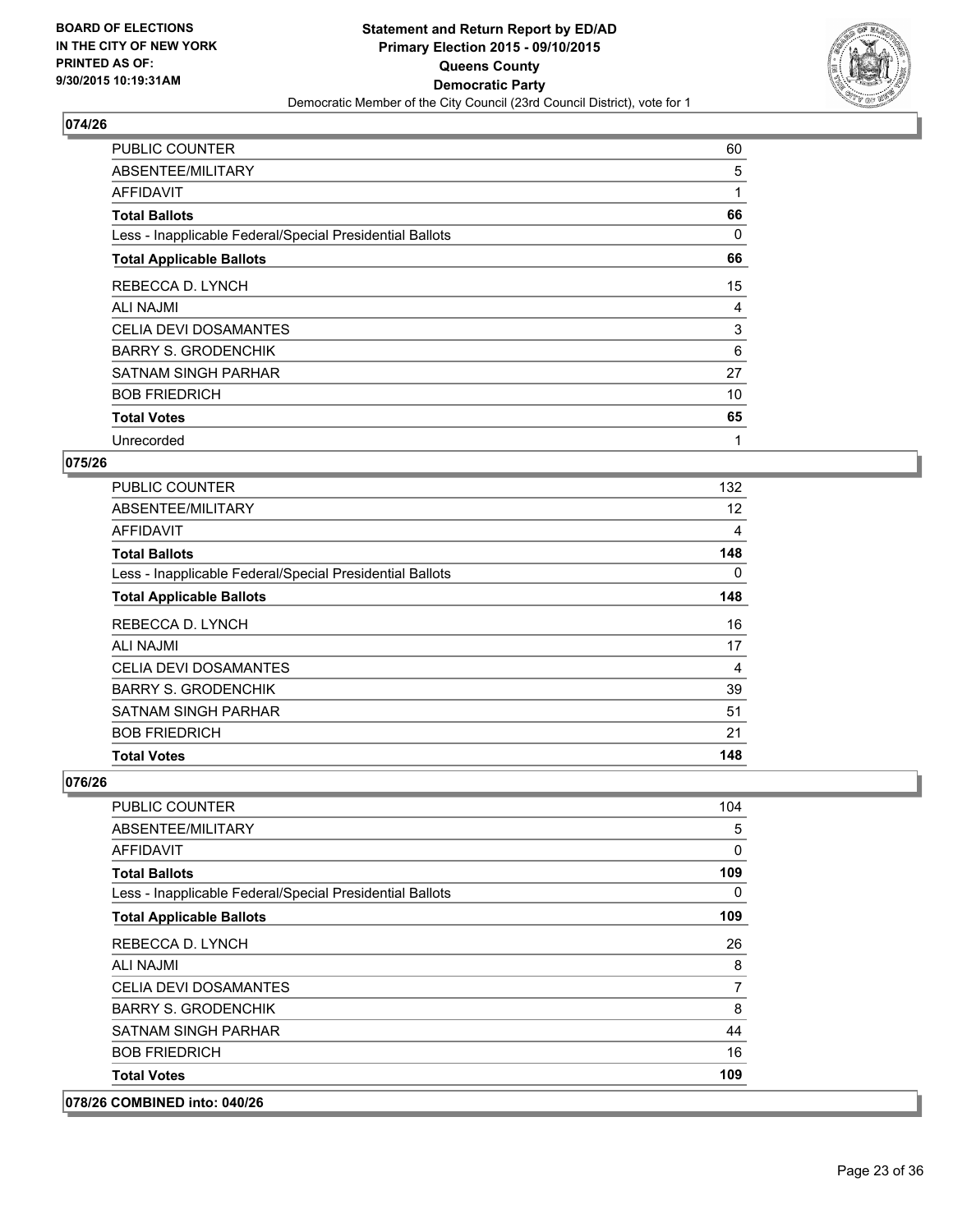

| <b>PUBLIC COUNTER</b>                                    | 39 |
|----------------------------------------------------------|----|
| ABSENTEE/MILITARY                                        | 2  |
| <b>AFFIDAVIT</b>                                         | 0  |
| <b>Total Ballots</b>                                     | 41 |
| Less - Inapplicable Federal/Special Presidential Ballots | 0  |
| <b>Total Applicable Ballots</b>                          | 41 |
| REBECCA D. LYNCH                                         | 3  |
| <b>ALI NAJMI</b>                                         | 24 |
| CELIA DEVI DOSAMANTES                                    |    |
| <b>BARRY S. GRODENCHIK</b>                               | 7  |
| <b>SATNAM SINGH PARHAR</b>                               | 4  |
| <b>BOB FRIEDRICH</b>                                     | 2  |
| <b>Total Votes</b>                                       | 41 |

# **037/29**

| <b>PUBLIC COUNTER</b>                                    | 37 |
|----------------------------------------------------------|----|
| ABSENTEE/MILITARY                                        |    |
| <b>AFFIDAVIT</b>                                         | 0  |
| <b>Total Ballots</b>                                     | 38 |
| Less - Inapplicable Federal/Special Presidential Ballots | 0  |
| <b>Total Applicable Ballots</b>                          | 38 |
| REBECCA D. LYNCH                                         | 10 |
| ALI NAJMI                                                | 3  |
| <b>CELIA DEVI DOSAMANTES</b>                             | 1  |
| <b>BARRY S. GRODENCHIK</b>                               | 12 |
| <b>SATNAM SINGH PARHAR</b>                               | 7  |
| <b>BOB FRIEDRICH</b>                                     | 5  |
| <b>Total Votes</b>                                       | 38 |

| <b>PUBLIC COUNTER</b>                                    | 38 |
|----------------------------------------------------------|----|
| ABSENTEE/MILITARY                                        | 1  |
| AFFIDAVIT                                                | 0  |
| <b>Total Ballots</b>                                     | 39 |
| Less - Inapplicable Federal/Special Presidential Ballots | 0  |
| <b>Total Applicable Ballots</b>                          | 39 |
| REBECCA D. LYNCH                                         | 17 |
| <b>ALI NAJMI</b>                                         | 13 |
| <b>CELIA DEVI DOSAMANTES</b>                             | 1  |
| <b>BARRY S. GRODENCHIK</b>                               | 5  |
| <b>SATNAM SINGH PARHAR</b>                               | 0  |
| <b>BOB FRIEDRICH</b>                                     | 3  |
| <b>Total Votes</b>                                       | 39 |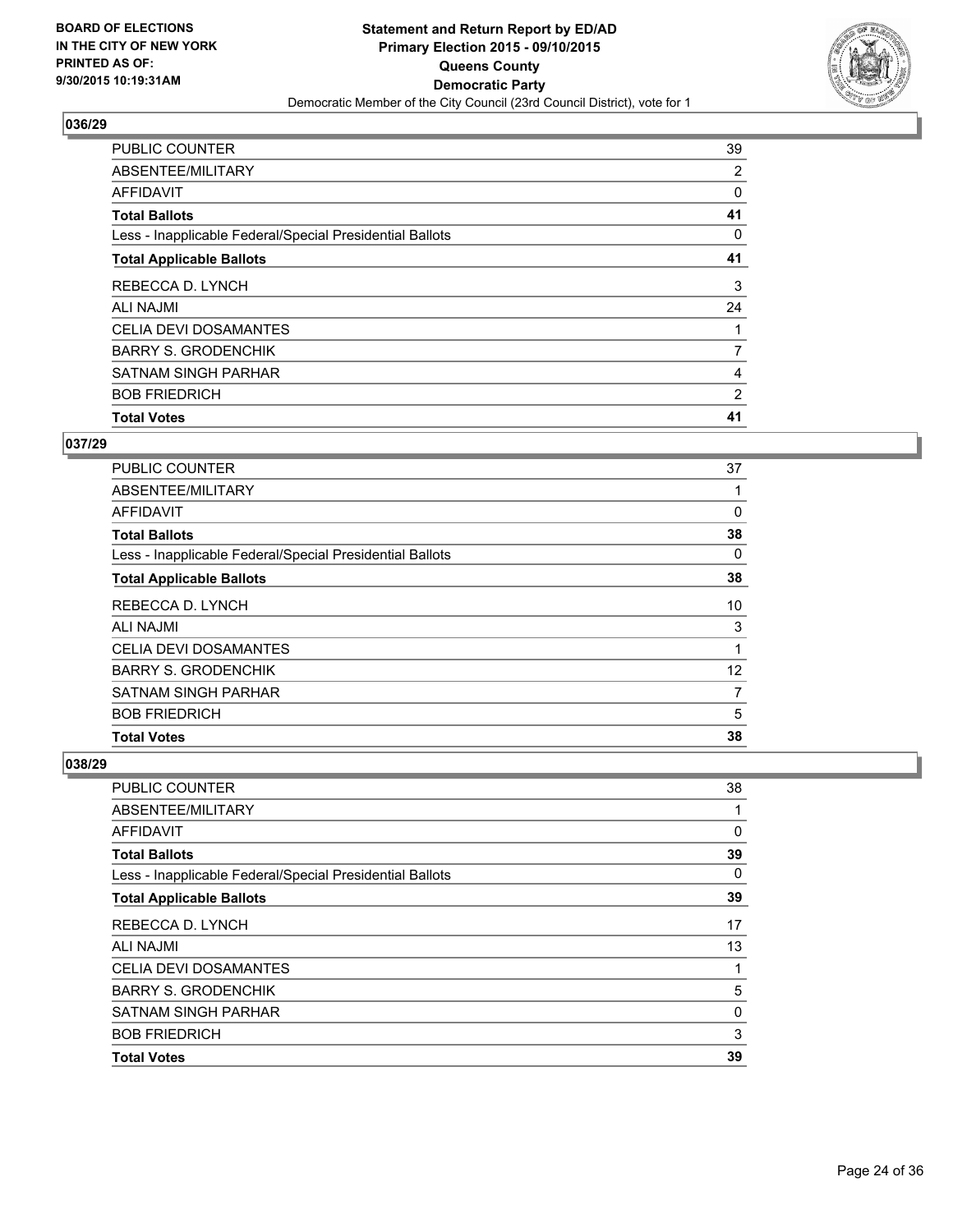

| <b>PUBLIC COUNTER</b>                                    | 35 |
|----------------------------------------------------------|----|
| ABSENTEE/MILITARY                                        | 2  |
| AFFIDAVIT                                                | 3  |
| <b>Total Ballots</b>                                     | 40 |
| Less - Inapplicable Federal/Special Presidential Ballots | 0  |
| <b>Total Applicable Ballots</b>                          | 40 |
| REBECCA D. LYNCH                                         | 16 |
| <b>ALI NAJMI</b>                                         | 12 |
| <b>CELIA DEVI DOSAMANTES</b>                             | 0  |
| <b>BARRY S. GRODENCHIK</b>                               | 3  |
| SATNAM SINGH PARHAR                                      | 8  |
| <b>BOB FRIEDRICH</b>                                     | 1  |
| <b>Total Votes</b>                                       | 40 |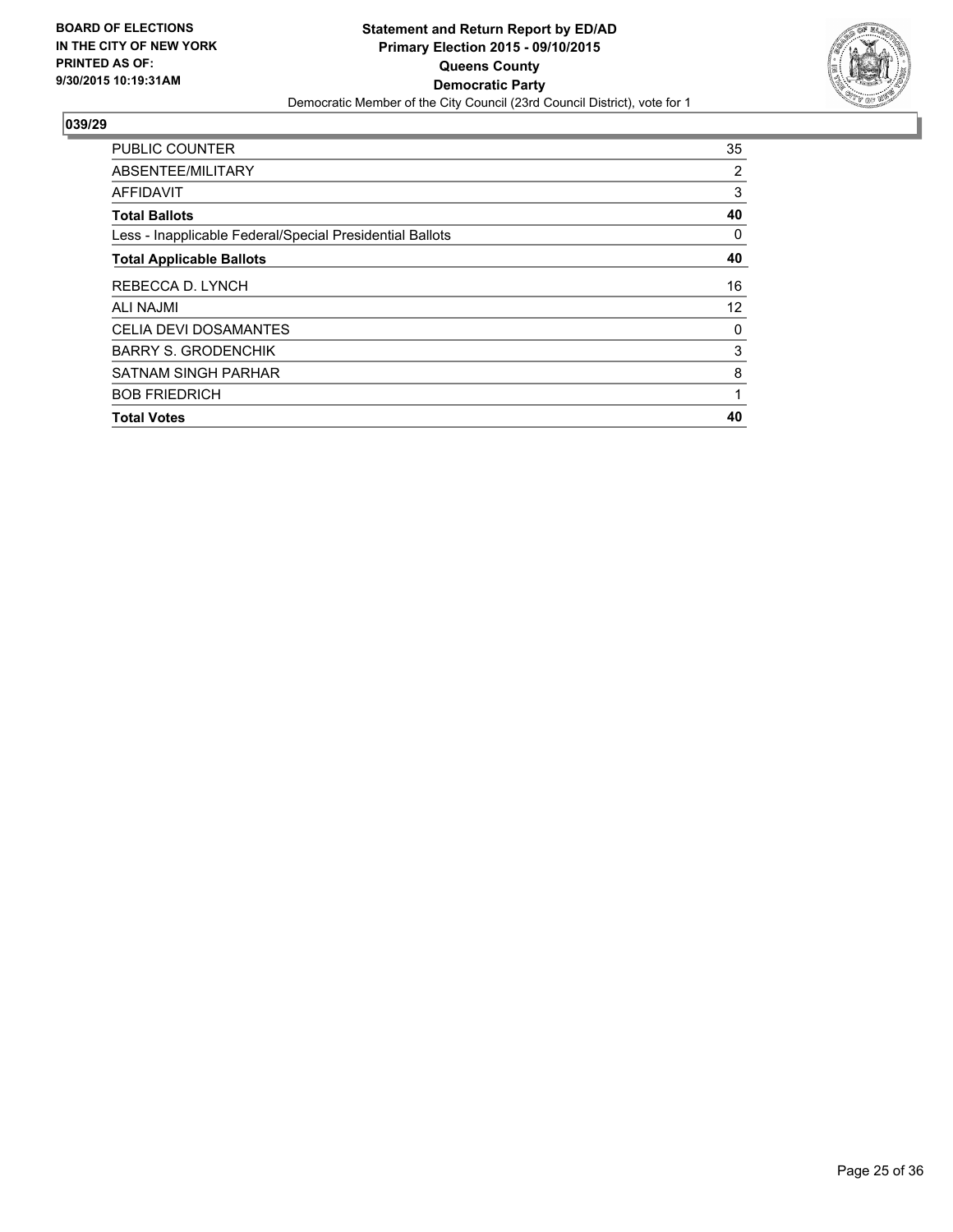

| <b>PUBLIC COUNTER</b>                                    | 124 |
|----------------------------------------------------------|-----|
| ABSENTEE/MILITARY                                        | 11  |
| <b>AFFIDAVIT</b>                                         | 3   |
| <b>Total Ballots</b>                                     | 138 |
| Less - Inapplicable Federal/Special Presidential Ballots | 0   |
| <b>Total Applicable Ballots</b>                          | 138 |
| REBECCA D. LYNCH                                         | 7   |
| <b>ALI NAJMI</b>                                         | 14  |
| <b>CELIA DEVI DOSAMANTES</b>                             | 11  |
| <b>BARRY S. GRODENCHIK</b>                               | 22  |
| <b>SATNAM SINGH PARHAR</b>                               | 58  |
| <b>BOB FRIEDRICH</b>                                     | 26  |
| <b>Total Votes</b>                                       | 138 |

#### **002/33**

| <b>PUBLIC COUNTER</b>                                    | 111 |
|----------------------------------------------------------|-----|
| ABSENTEE/MILITARY                                        | 7   |
| AFFIDAVIT                                                | 3   |
| <b>Total Ballots</b>                                     | 121 |
| Less - Inapplicable Federal/Special Presidential Ballots | 0   |
| <b>Total Applicable Ballots</b>                          | 121 |
| REBECCA D. LYNCH                                         | 6   |
| ALI NAJMI                                                | 12  |
| <b>CELIA DEVI DOSAMANTES</b>                             | 15  |
| <b>BARRY S. GRODENCHIK</b>                               | 15  |
| SATNAM SINGH PARHAR                                      | 53  |
| <b>BOB FRIEDRICH</b>                                     | 19  |
| <b>Total Votes</b>                                       | 120 |
| Unrecorded                                               | 1   |

| PUBLIC COUNTER                                           | 127 |
|----------------------------------------------------------|-----|
| ABSENTEE/MILITARY                                        | 5   |
| AFFIDAVIT                                                | 2   |
| <b>Total Ballots</b>                                     | 134 |
| Less - Inapplicable Federal/Special Presidential Ballots | 0   |
| <b>Total Applicable Ballots</b>                          | 134 |
| REBECCA D. LYNCH                                         | 12  |
| <b>ALI NAJMI</b>                                         | 11  |
| <b>CELIA DEVI DOSAMANTES</b>                             | 15  |
| <b>BARRY S. GRODENCHIK</b>                               | 9   |
| <b>SATNAM SINGH PARHAR</b>                               | 69  |
| <b>BOB FRIEDRICH</b>                                     | 16  |
| <b>Total Votes</b>                                       | 132 |
| Unrecorded                                               | 2   |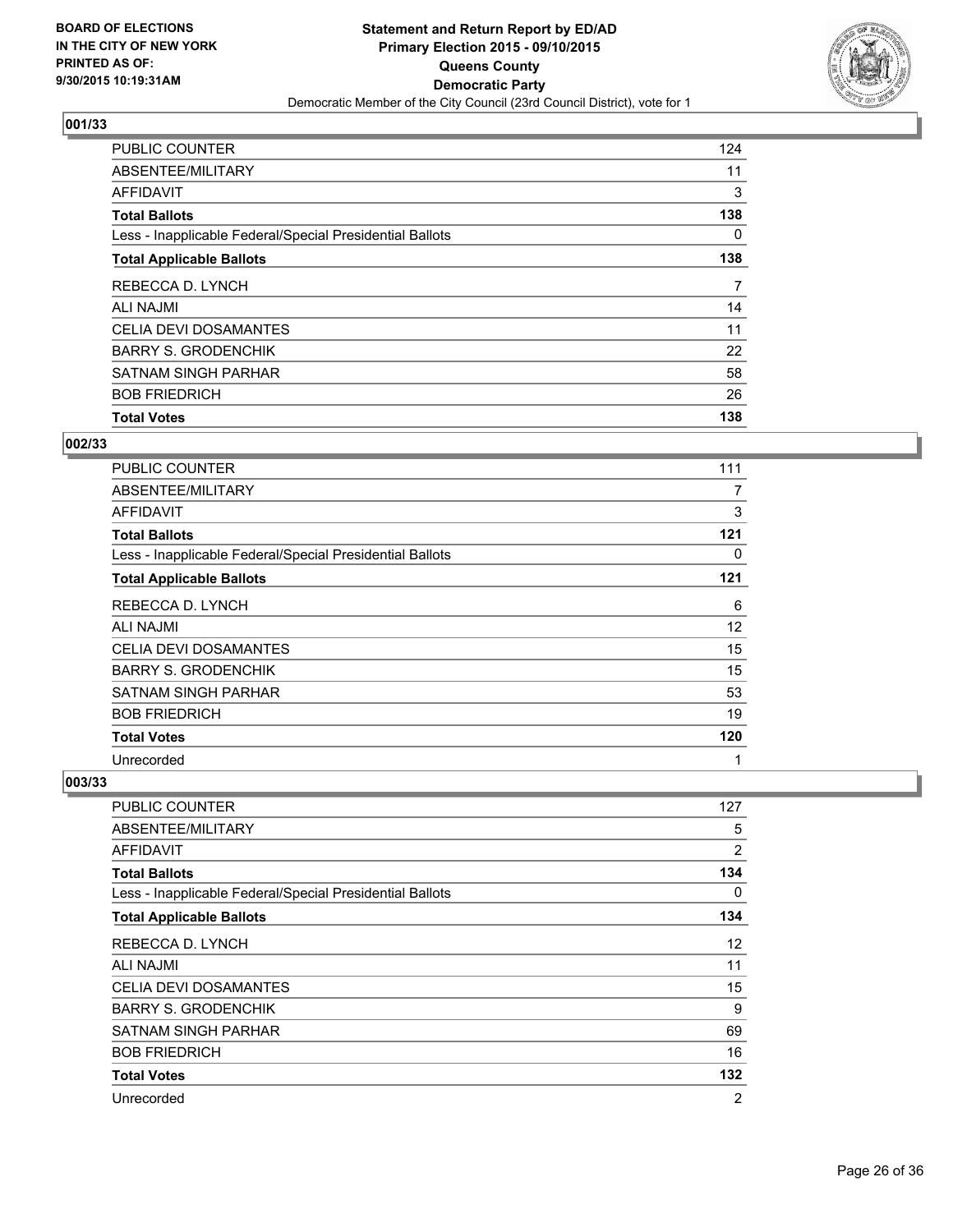

| PUBLIC COUNTER                                           | 142      |
|----------------------------------------------------------|----------|
| ABSENTEE/MILITARY                                        | 25       |
| <b>AFFIDAVIT</b>                                         | $\Omega$ |
| <b>Total Ballots</b>                                     | 167      |
| Less - Inapplicable Federal/Special Presidential Ballots | 0        |
| <b>Total Applicable Ballots</b>                          | 167      |
| REBECCA D. LYNCH                                         | 8        |
| ALI NAJMI                                                | 21       |
| <b>CELIA DEVI DOSAMANTES</b>                             | 13       |
| <b>BARRY S. GRODENCHIK</b>                               | 18       |
| <b>SATNAM SINGH PARHAR</b>                               | 80       |
| <b>BOB FRIEDRICH</b>                                     | 26       |
| <b>Total Votes</b>                                       | 166      |
| Unrecorded                                               | 1        |

## **005/33**

| PUBLIC COUNTER                                           | 111 |
|----------------------------------------------------------|-----|
| ABSENTEE/MILITARY                                        | 8   |
| <b>AFFIDAVIT</b>                                         | 0   |
| <b>Total Ballots</b>                                     | 119 |
| Less - Inapplicable Federal/Special Presidential Ballots | 0   |
| <b>Total Applicable Ballots</b>                          | 119 |
| REBECCA D. LYNCH                                         | 8   |
| <b>ALI NAJMI</b>                                         | 5   |
| <b>CELIA DEVI DOSAMANTES</b>                             | 10  |
| <b>BARRY S. GRODENCHIK</b>                               | 28  |
| SATNAM SINGH PARHAR                                      | 51  |
| <b>BOB FRIEDRICH</b>                                     | 16  |
| <b>Total Votes</b>                                       | 118 |
| Unrecorded                                               | 1   |

| <b>PUBLIC COUNTER</b>                                    | 81 |
|----------------------------------------------------------|----|
| ABSENTEE/MILITARY                                        | 0  |
| AFFIDAVIT                                                |    |
| <b>Total Ballots</b>                                     | 82 |
| Less - Inapplicable Federal/Special Presidential Ballots | 0  |
| <b>Total Applicable Ballots</b>                          | 82 |
| REBECCA D. LYNCH                                         | 13 |
| ALI NAJMI                                                | 5  |
| <b>CELIA DEVI DOSAMANTES</b>                             | 4  |
| <b>BARRY S. GRODENCHIK</b>                               | 15 |
| <b>SATNAM SINGH PARHAR</b>                               | 26 |
| <b>BOB FRIEDRICH</b>                                     | 19 |
| <b>Total Votes</b>                                       | 82 |
|                                                          |    |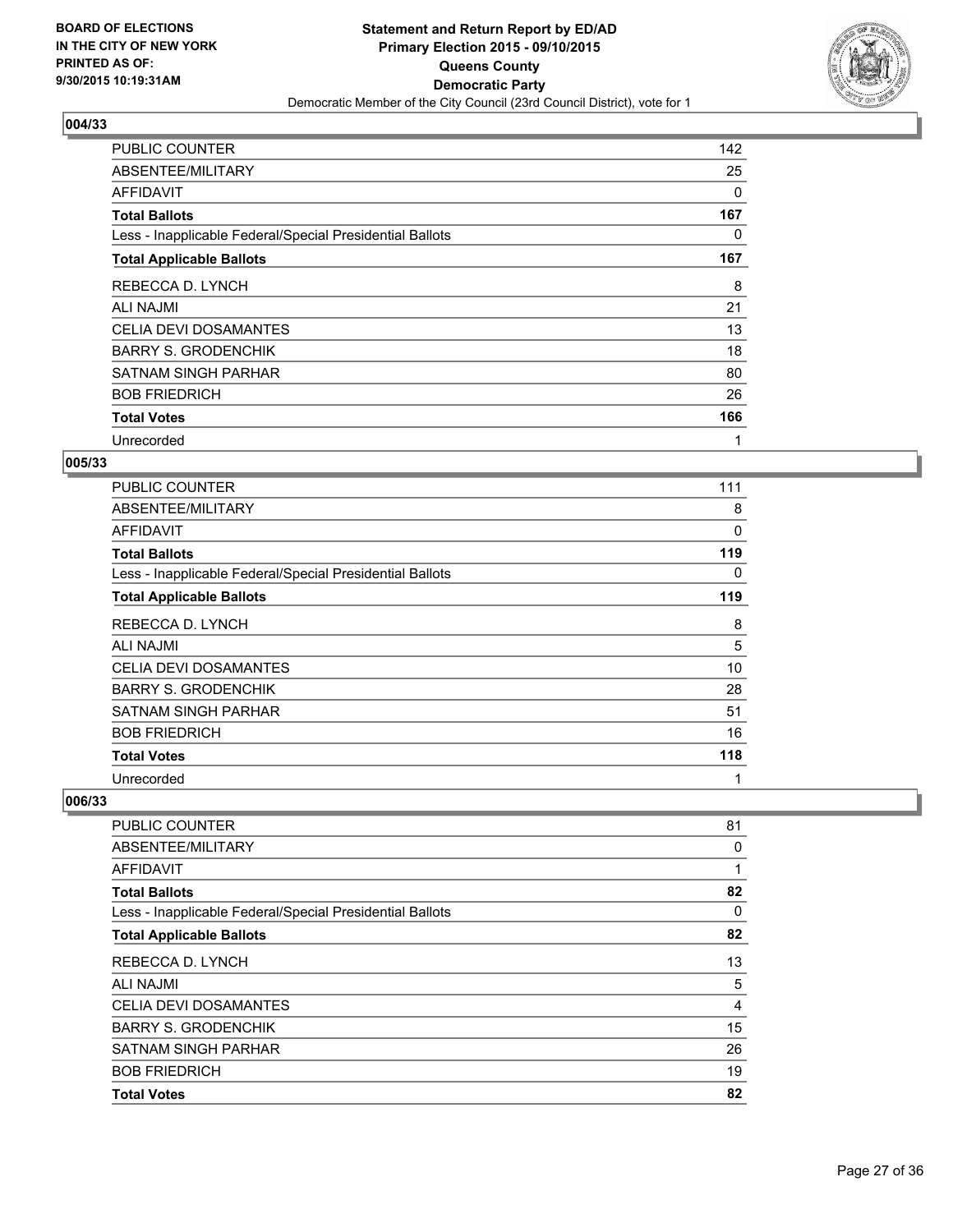

| <b>PUBLIC COUNTER</b>                                    | 96  |
|----------------------------------------------------------|-----|
| ABSENTEE/MILITARY                                        | 7   |
| <b>AFFIDAVIT</b>                                         | 0   |
| <b>Total Ballots</b>                                     | 103 |
| Less - Inapplicable Federal/Special Presidential Ballots | 0   |
| <b>Total Applicable Ballots</b>                          | 103 |
| REBECCA D. LYNCH                                         | 20  |
| ALI NAJMI                                                | 4   |
| <b>CELIA DEVI DOSAMANTES</b>                             | 4   |
| <b>BARRY S. GRODENCHIK</b>                               | 12  |
| <b>SATNAM SINGH PARHAR</b>                               | 33  |
| <b>BOB FRIEDRICH</b>                                     | 29  |
| UNATTRIBUTABLE WRITE-IN (WRITE-IN)                       | 1   |
| <b>Total Votes</b>                                       | 103 |

## **008/33**

| <b>PUBLIC COUNTER</b>                                    | 45             |
|----------------------------------------------------------|----------------|
| ABSENTEE/MILITARY                                        |                |
| <b>AFFIDAVIT</b>                                         | 0              |
| <b>Total Ballots</b>                                     | 46             |
| Less - Inapplicable Federal/Special Presidential Ballots | 0              |
| <b>Total Applicable Ballots</b>                          | 46             |
| REBECCA D. LYNCH                                         | 5              |
| ALI NAJMI                                                | 0              |
| <b>CELIA DEVI DOSAMANTES</b>                             | $\overline{2}$ |
| <b>BARRY S. GRODENCHIK</b>                               | 13             |
| SATNAM SINGH PARHAR                                      | 6              |
| <b>BOB FRIEDRICH</b>                                     | 19             |
| <b>Total Votes</b>                                       | 45             |
| Unrecorded                                               | 1              |

| <b>PUBLIC COUNTER</b>                                    | 72 |
|----------------------------------------------------------|----|
| ABSENTEE/MILITARY                                        | 1  |
| AFFIDAVIT                                                | 0  |
| <b>Total Ballots</b>                                     | 73 |
| Less - Inapplicable Federal/Special Presidential Ballots | 0  |
| <b>Total Applicable Ballots</b>                          | 73 |
| REBECCA D. LYNCH                                         | 14 |
| <b>ALI NAJMI</b>                                         | 8  |
| <b>CELIA DEVI DOSAMANTES</b>                             | 1  |
| <b>BARRY S. GRODENCHIK</b>                               | 12 |
| SATNAM SINGH PARHAR                                      | 11 |
| <b>BOB FRIEDRICH</b>                                     | 26 |
| <b>Total Votes</b>                                       | 72 |
| Unrecorded                                               | 1  |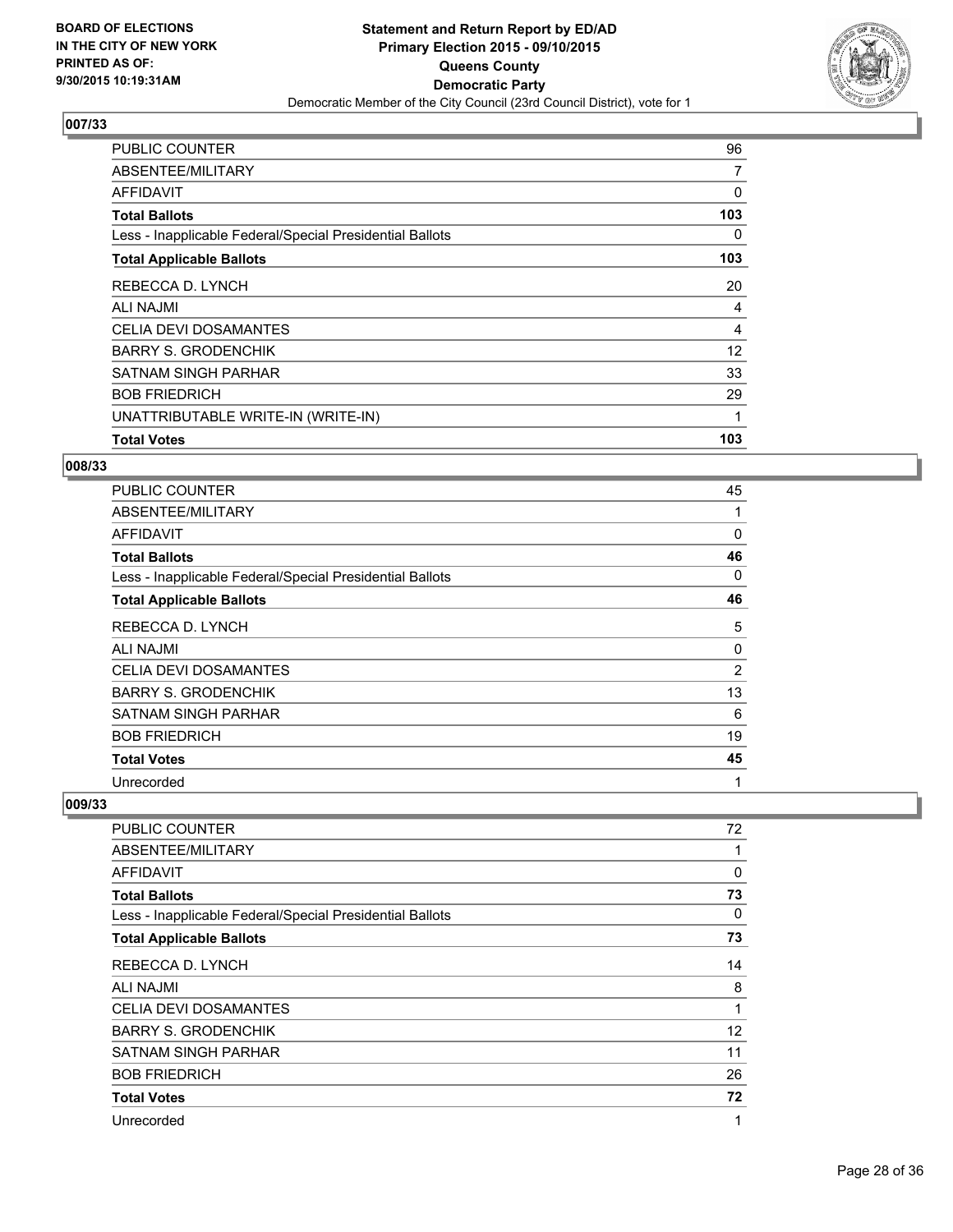

| PUBLIC COUNTER                                           | 67 |
|----------------------------------------------------------|----|
| ABSENTEE/MILITARY                                        | 7  |
| <b>AFFIDAVIT</b>                                         | 2  |
| <b>Total Ballots</b>                                     | 76 |
| Less - Inapplicable Federal/Special Presidential Ballots | 0  |
| <b>Total Applicable Ballots</b>                          | 76 |
| REBECCA D. LYNCH                                         | 6  |
| ALI NAJMI                                                | 5  |
| <b>CELIA DEVI DOSAMANTES</b>                             |    |
| <b>BARRY S. GRODENCHIK</b>                               | 7  |
| <b>SATNAM SINGH PARHAR</b>                               | 46 |
| <b>BOB FRIEDRICH</b>                                     | 10 |
| UNATTRIBUTABLE WRITE-IN (WRITE-IN)                       | 1  |
| <b>Total Votes</b>                                       | 76 |

## **011/33**

| <b>PUBLIC COUNTER</b>                                    | 42       |
|----------------------------------------------------------|----------|
| ABSENTEE/MILITARY                                        | 5        |
| <b>AFFIDAVIT</b>                                         | $\Omega$ |
| <b>Total Ballots</b>                                     | 47       |
| Less - Inapplicable Federal/Special Presidential Ballots | 0        |
| <b>Total Applicable Ballots</b>                          | 47       |
| REBECCA D. LYNCH                                         | 10       |
| ALI NAJMI                                                | 4        |
| <b>CELIA DEVI DOSAMANTES</b>                             | 1        |
| <b>BARRY S. GRODENCHIK</b>                               | 11       |
| SATNAM SINGH PARHAR                                      | 15       |
| <b>BOB FRIEDRICH</b>                                     | 5        |
| UNATTRIBUTABLE WRITE-IN (WRITE-IN)                       | 1        |
| <b>Total Votes</b>                                       | 47       |

| <b>PUBLIC COUNTER</b>                                    | 113 |
|----------------------------------------------------------|-----|
| ABSENTEE/MILITARY                                        | 2   |
| AFFIDAVIT                                                | 1   |
| <b>Total Ballots</b>                                     | 116 |
| Less - Inapplicable Federal/Special Presidential Ballots | 0   |
| <b>Total Applicable Ballots</b>                          | 116 |
| REBECCA D. LYNCH                                         | 9   |
| ALI NAJMI                                                | 22  |
| <b>CELIA DEVI DOSAMANTES</b>                             | 4   |
| <b>BARRY S. GRODENCHIK</b>                               | 10  |
| SATNAM SINGH PARHAR                                      | 56  |
| <b>BOB FRIEDRICH</b>                                     | 15  |
| <b>Total Votes</b>                                       | 116 |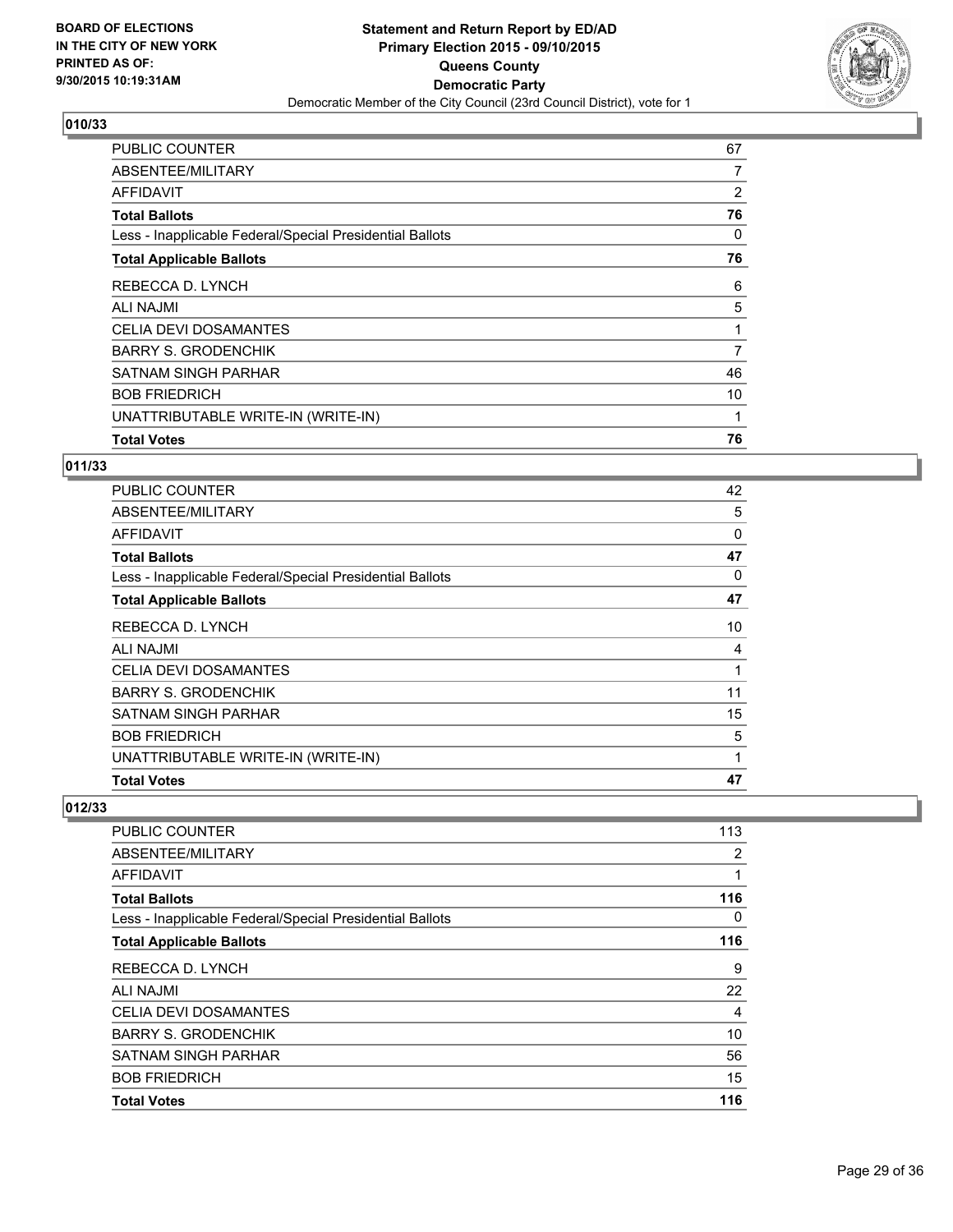

| <b>PUBLIC COUNTER</b>                                    | 74 |
|----------------------------------------------------------|----|
| ABSENTEE/MILITARY                                        | 2  |
| <b>AFFIDAVIT</b>                                         | 0  |
| <b>Total Ballots</b>                                     | 76 |
| Less - Inapplicable Federal/Special Presidential Ballots | 0  |
| <b>Total Applicable Ballots</b>                          | 76 |
| REBECCA D. LYNCH                                         | 7  |
| <b>ALI NAJMI</b>                                         | 15 |
| <b>CELIA DEVI DOSAMANTES</b>                             | 6  |
| <b>BARRY S. GRODENCHIK</b>                               | 7  |
| <b>SATNAM SINGH PARHAR</b>                               | 34 |
| <b>BOB FRIEDRICH</b>                                     | 7  |
| <b>Total Votes</b>                                       | 76 |

#### **014/33**

| <b>PUBLIC COUNTER</b>                                    | 42 |
|----------------------------------------------------------|----|
| ABSENTEE/MILITARY                                        | 7  |
| AFFIDAVIT                                                | 0  |
| <b>Total Ballots</b>                                     | 49 |
| Less - Inapplicable Federal/Special Presidential Ballots | 0  |
| <b>Total Applicable Ballots</b>                          | 49 |
| REBECCA D. LYNCH                                         | 5  |
| ALI NAJMI                                                | 0  |
| <b>CELIA DEVI DOSAMANTES</b>                             | 1  |
| <b>BARRY S. GRODENCHIK</b>                               | 8  |
| SATNAM SINGH PARHAR                                      | 26 |
| <b>BOB FRIEDRICH</b>                                     | 8  |
| FRANK PADAVAN (WRITE-IN)                                 | 1  |
| <b>Total Votes</b>                                       | 49 |

| PUBLIC COUNTER                                           | 37             |
|----------------------------------------------------------|----------------|
| ABSENTEE/MILITARY                                        | 0              |
| AFFIDAVIT                                                | 0              |
| <b>Total Ballots</b>                                     | 37             |
| Less - Inapplicable Federal/Special Presidential Ballots | 0              |
| <b>Total Applicable Ballots</b>                          | 37             |
| REBECCA D. LYNCH                                         | 9              |
| <b>ALI NAJMI</b>                                         | 4              |
| <b>CELIA DEVI DOSAMANTES</b>                             | 4              |
| <b>BARRY S. GRODENCHIK</b>                               | $\overline{7}$ |
| SATNAM SINGH PARHAR                                      | 10             |
| <b>BOB FRIEDRICH</b>                                     | 2              |
| <b>Total Votes</b>                                       | 36             |
| Unrecorded                                               | 1              |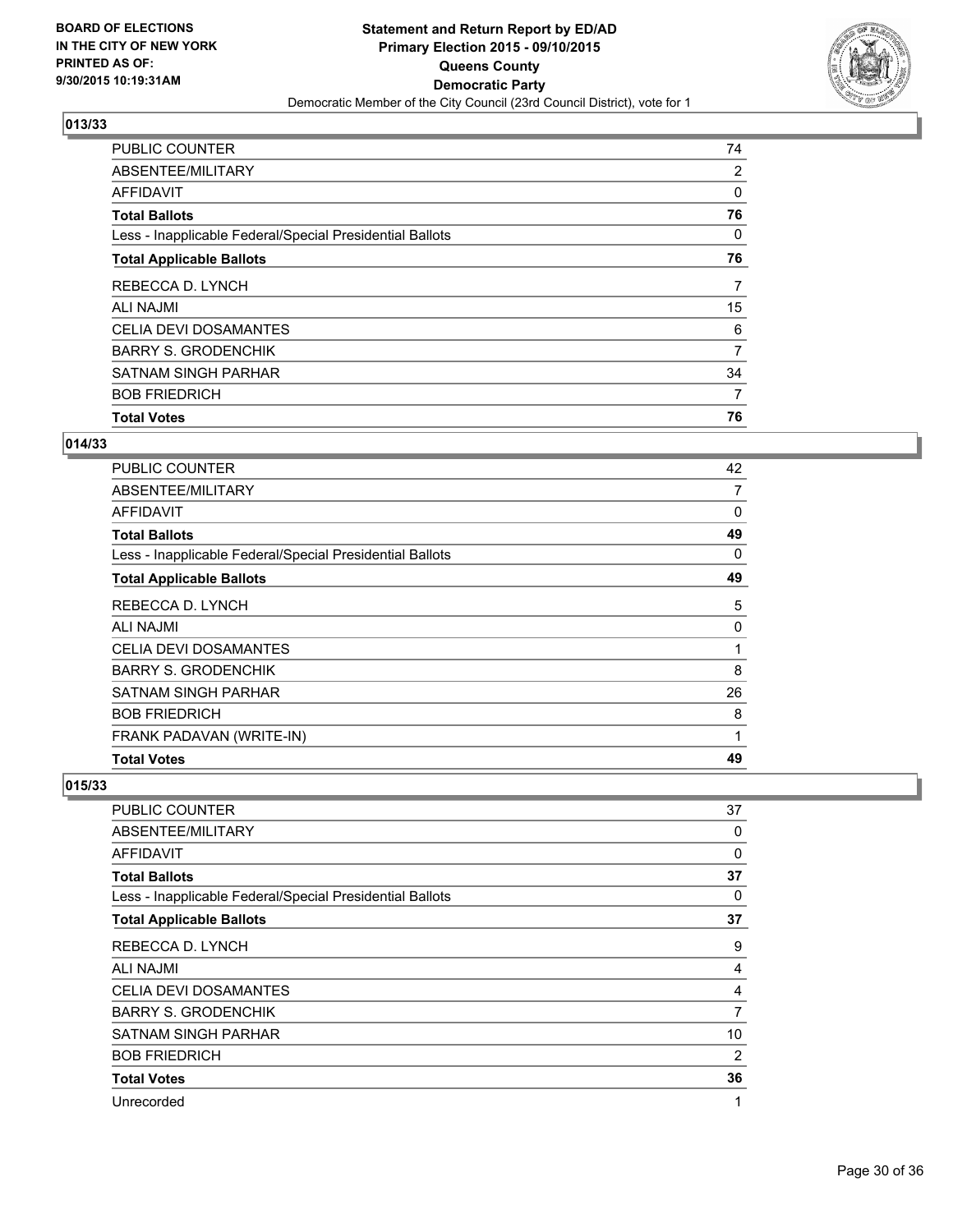

| <b>Total Votes</b>                                       | 6              |
|----------------------------------------------------------|----------------|
| <b>BOB FRIEDRICH</b>                                     | $\overline{2}$ |
| SATNAM SINGH PARHAR                                      | 0              |
| <b>BARRY S. GRODENCHIK</b>                               | $\overline{2}$ |
| <b>CELIA DEVI DOSAMANTES</b>                             | 0              |
| <b>ALI NAJMI</b>                                         |                |
| REBECCA D. LYNCH                                         |                |
| <b>Total Applicable Ballots</b>                          | 6              |
| Less - Inapplicable Federal/Special Presidential Ballots | 0              |
| <b>Total Ballots</b>                                     | 6              |
| <b>AFFIDAVIT</b>                                         | 0              |
| ABSENTEE/MILITARY                                        |                |
| <b>PUBLIC COUNTER</b>                                    | 5              |

## **017/33**

| <b>PUBLIC COUNTER</b>                                    | 38 |
|----------------------------------------------------------|----|
| ABSENTEE/MILITARY                                        | 4  |
| <b>AFFIDAVIT</b>                                         | 0  |
| <b>Total Ballots</b>                                     | 42 |
| Less - Inapplicable Federal/Special Presidential Ballots | 0  |
| <b>Total Applicable Ballots</b>                          | 42 |
| REBECCA D. LYNCH                                         | 11 |
| ALI NAJMI                                                | 9  |
| <b>CELIA DEVI DOSAMANTES</b>                             | 0  |
| <b>BARRY S. GRODENCHIK</b>                               | 10 |
| <b>SATNAM SINGH PARHAR</b>                               | 7  |
| <b>BOB FRIEDRICH</b>                                     | 5  |
| <b>Total Votes</b>                                       | 42 |

| PUBLIC COUNTER                                           | 58 |
|----------------------------------------------------------|----|
| ABSENTEE/MILITARY                                        | 0  |
| AFFIDAVIT                                                | 0  |
| <b>Total Ballots</b>                                     | 58 |
| Less - Inapplicable Federal/Special Presidential Ballots | 0  |
| <b>Total Applicable Ballots</b>                          | 58 |
| REBECCA D. LYNCH                                         | 13 |
| <b>ALI NAJMI</b>                                         | 18 |
| <b>CELIA DEVI DOSAMANTES</b>                             | 0  |
| <b>BARRY S. GRODENCHIK</b>                               | 7  |
| <b>SATNAM SINGH PARHAR</b>                               | 10 |
| <b>BOB FRIEDRICH</b>                                     | 10 |
| <b>Total Votes</b>                                       | 58 |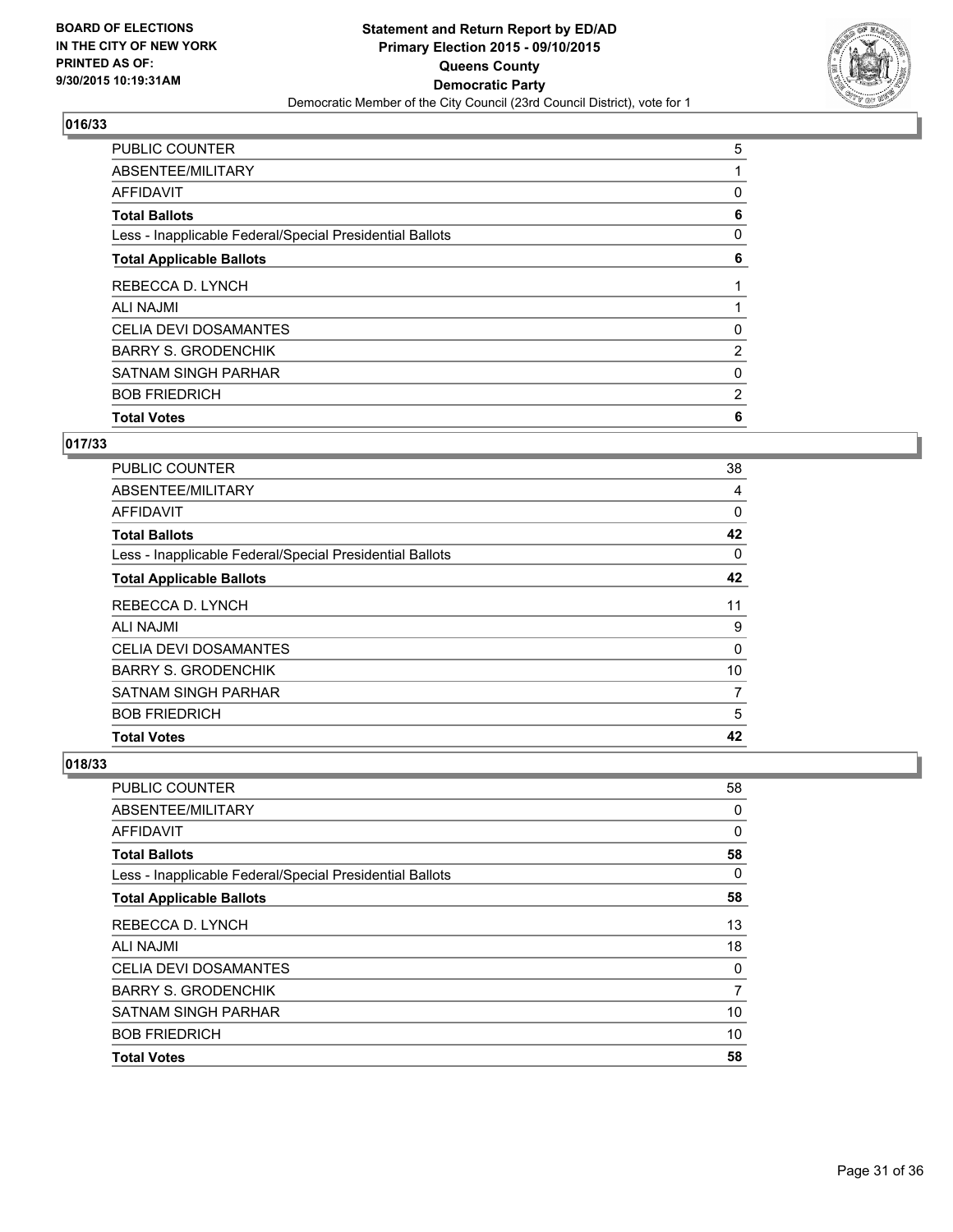

| <b>Total Votes</b> | <b>PUBLIC COUNTER</b>                                    | 65 |
|--------------------|----------------------------------------------------------|----|
|                    | ABSENTEE/MILITARY                                        | 0  |
|                    | <b>AFFIDAVIT</b>                                         |    |
|                    | <b>Total Ballots</b>                                     | 66 |
|                    | Less - Inapplicable Federal/Special Presidential Ballots | 0  |
|                    | <b>Total Applicable Ballots</b>                          | 66 |
|                    | REBECCA D. LYNCH                                         | 15 |
|                    | <b>ALI NAJMI</b>                                         | 9  |
|                    | CELIA DEVI DOSAMANTES                                    |    |
|                    | <b>BARRY S. GRODENCHIK</b>                               | 9  |
|                    | <b>SATNAM SINGH PARHAR</b>                               | 18 |
|                    | <b>BOB FRIEDRICH</b>                                     | 14 |
|                    |                                                          | 66 |

#### **020/33**

| <b>PUBLIC COUNTER</b>                                    | 71 |
|----------------------------------------------------------|----|
| ABSENTEE/MILITARY                                        |    |
| AFFIDAVIT                                                |    |
| <b>Total Ballots</b>                                     | 73 |
| Less - Inapplicable Federal/Special Presidential Ballots | 0  |
| <b>Total Applicable Ballots</b>                          | 73 |
| REBECCA D. LYNCH                                         | 28 |
| ALI NAJMI                                                | 14 |
| <b>CELIA DEVI DOSAMANTES</b>                             | 2  |
| <b>BARRY S. GRODENCHIK</b>                               | 7  |
| <b>SATNAM SINGH PARHAR</b>                               | 7  |
| <b>BOB FRIEDRICH</b>                                     | 14 |
| <b>Total Votes</b>                                       | 72 |
| Unrecorded                                               | 1  |

| <b>PUBLIC COUNTER</b>                                    | 73 |
|----------------------------------------------------------|----|
| ABSENTEE/MILITARY                                        | 2  |
| AFFIDAVIT                                                | 3  |
| <b>Total Ballots</b>                                     | 78 |
| Less - Inapplicable Federal/Special Presidential Ballots | 0  |
| <b>Total Applicable Ballots</b>                          | 78 |
| REBECCA D. LYNCH                                         | 34 |
| <b>ALI NAJMI</b>                                         | 14 |
| <b>CELIA DEVI DOSAMANTES</b>                             | 4  |
| <b>BARRY S. GRODENCHIK</b>                               | 11 |
| <b>SATNAM SINGH PARHAR</b>                               | 10 |
| <b>BOB FRIEDRICH</b>                                     | 5  |
| <b>Total Votes</b>                                       | 78 |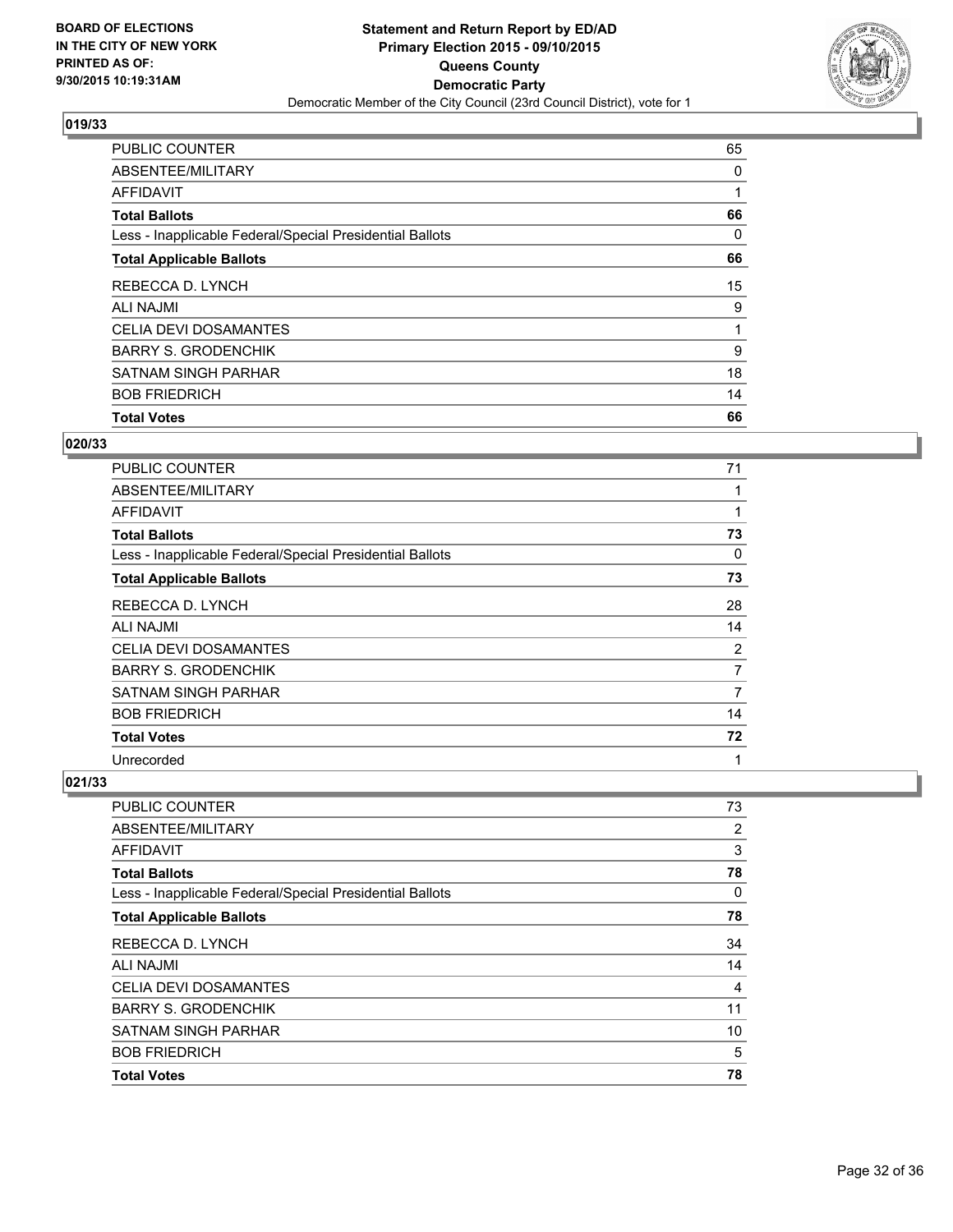

| <b>Total Votes</b>                                       | 48             |
|----------------------------------------------------------|----------------|
| <b>BOB FRIEDRICH</b>                                     | 8              |
| <b>SATNAM SINGH PARHAR</b>                               | 4              |
| <b>BARRY S. GRODENCHIK</b>                               | 14             |
| <b>CELIA DEVI DOSAMANTES</b>                             |                |
| <b>ALI NAJMI</b>                                         | 11             |
| REBECCA D. LYNCH                                         | 10             |
| <b>Total Applicable Ballots</b>                          | 48             |
| Less - Inapplicable Federal/Special Presidential Ballots | 0              |
| <b>Total Ballots</b>                                     | 48             |
| <b>AFFIDAVIT</b>                                         | $\overline{2}$ |
| ABSENTEE/MILITARY                                        | 4              |
| PUBLIC COUNTER                                           | 42             |

#### **023/33**

| <b>PUBLIC COUNTER</b>                                    | 72 |
|----------------------------------------------------------|----|
| ABSENTEE/MILITARY                                        |    |
| AFFIDAVIT                                                | 2  |
| <b>Total Ballots</b>                                     | 75 |
| Less - Inapplicable Federal/Special Presidential Ballots | 0  |
| <b>Total Applicable Ballots</b>                          | 75 |
| REBECCA D. LYNCH                                         | 26 |
| ALI NAJMI                                                | 6  |
| <b>CELIA DEVI DOSAMANTES</b>                             | 3  |
| <b>BARRY S. GRODENCHIK</b>                               | 8  |
| SATNAM SINGH PARHAR                                      | 18 |
| <b>BOB FRIEDRICH</b>                                     | 13 |
| <b>Total Votes</b>                                       | 74 |
| Unrecorded                                               | 1  |

| <b>PUBLIC COUNTER</b>                                    | 60 |
|----------------------------------------------------------|----|
| ABSENTEE/MILITARY                                        | 1  |
| AFFIDAVIT                                                | 1  |
| <b>Total Ballots</b>                                     | 62 |
| Less - Inapplicable Federal/Special Presidential Ballots | 0  |
| <b>Total Applicable Ballots</b>                          | 62 |
| REBECCA D. LYNCH                                         | 10 |
| <b>ALI NAJMI</b>                                         | 20 |
| <b>CELIA DEVI DOSAMANTES</b>                             | 6  |
| <b>BARRY S. GRODENCHIK</b>                               | 7  |
| <b>SATNAM SINGH PARHAR</b>                               | 2  |
| <b>BOB FRIEDRICH</b>                                     | 16 |
| <b>Total Votes</b>                                       | 61 |
| Unrecorded                                               | 1  |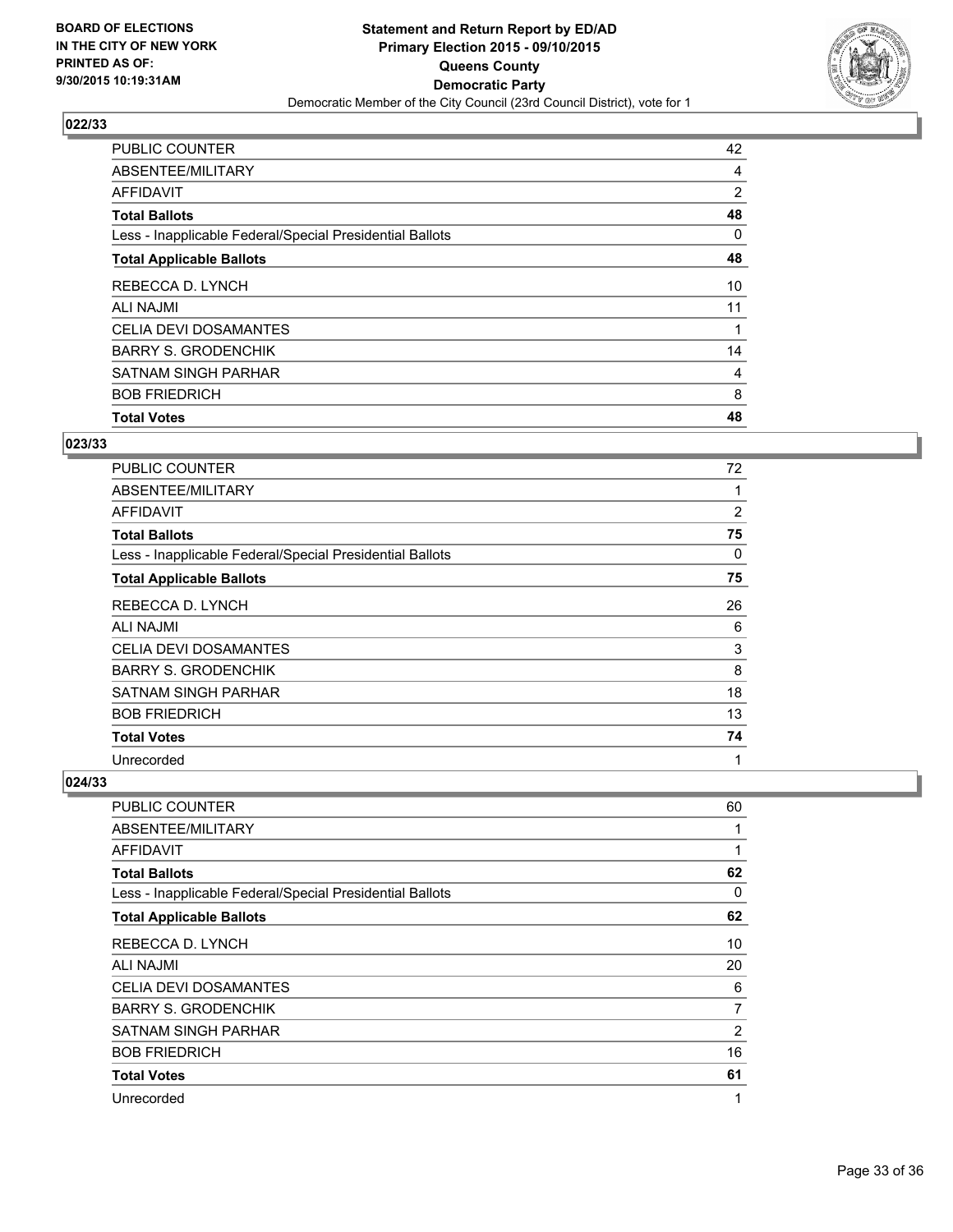

| <b>Total Votes</b>                                       |    |
|----------------------------------------------------------|----|
|                                                          | 42 |
| <b>BOB FRIEDRICH</b>                                     | 7  |
| <b>SATNAM SINGH PARHAR</b>                               | 12 |
| <b>BARRY S. GRODENCHIK</b>                               | 3  |
| <b>CELIA DEVI DOSAMANTES</b>                             |    |
| <b>ALI NAJMI</b>                                         | 8  |
| REBECCA D. LYNCH                                         | 11 |
| <b>Total Applicable Ballots</b>                          | 42 |
| Less - Inapplicable Federal/Special Presidential Ballots | 0  |
| <b>Total Ballots</b>                                     | 42 |
| <b>AFFIDAVIT</b>                                         |    |
| ABSENTEE/MILITARY                                        | 0  |
| PUBLIC COUNTER                                           | 41 |

#### **026/33**

| <b>PUBLIC COUNTER</b>                                    | 36 |
|----------------------------------------------------------|----|
| ABSENTEE/MILITARY                                        | 4  |
| <b>AFFIDAVIT</b>                                         | 0  |
| <b>Total Ballots</b>                                     | 40 |
| Less - Inapplicable Federal/Special Presidential Ballots | 0  |
| <b>Total Applicable Ballots</b>                          | 40 |
| REBECCA D. LYNCH                                         | 13 |
| ALI NAJMI                                                | 3  |
| <b>CELIA DEVI DOSAMANTES</b>                             | 3  |
| <b>BARRY S. GRODENCHIK</b>                               | 10 |
| SATNAM SINGH PARHAR                                      | 7  |
| <b>BOB FRIEDRICH</b>                                     | 4  |
| <b>Total Votes</b>                                       | 40 |

| <b>PUBLIC COUNTER</b>                                    | 57 |
|----------------------------------------------------------|----|
| ABSENTEE/MILITARY                                        | 1  |
| AFFIDAVIT                                                | 0  |
| <b>Total Ballots</b>                                     | 58 |
| Less - Inapplicable Federal/Special Presidential Ballots | 0  |
| <b>Total Applicable Ballots</b>                          | 58 |
| REBECCA D. LYNCH                                         | 24 |
| <b>ALI NAJMI</b>                                         | 18 |
| <b>CELIA DEVI DOSAMANTES</b>                             | 4  |
| <b>BARRY S. GRODENCHIK</b>                               | 6  |
| SATNAM SINGH PARHAR                                      | 1  |
| <b>BOB FRIEDRICH</b>                                     | 4  |
| <b>Total Votes</b>                                       | 57 |
| Unrecorded                                               | 1  |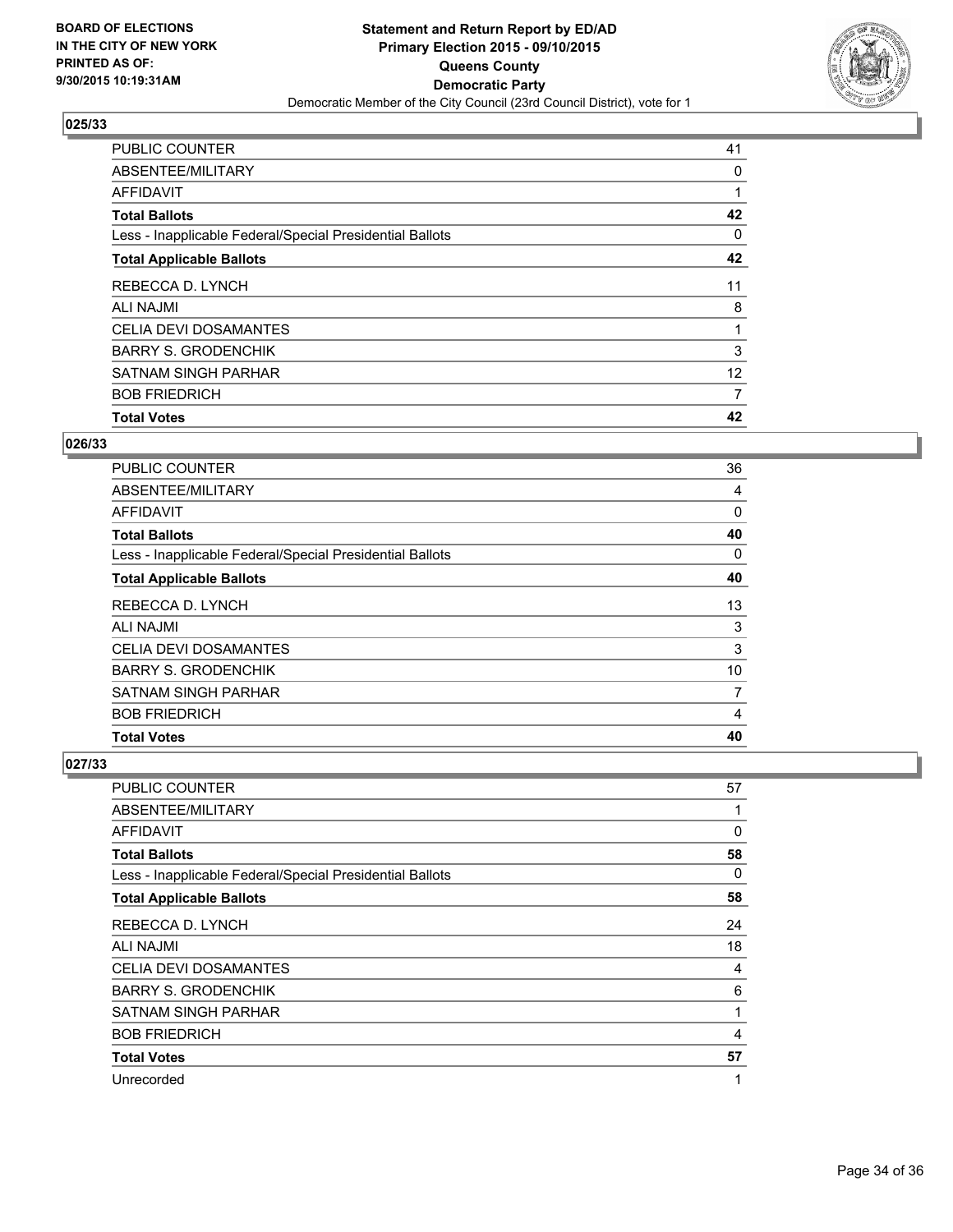

| <b>PUBLIC COUNTER</b>                                    | 59 |
|----------------------------------------------------------|----|
| ABSENTEE/MILITARY                                        | 2  |
| <b>AFFIDAVIT</b>                                         | 0  |
| <b>Total Ballots</b>                                     | 61 |
| Less - Inapplicable Federal/Special Presidential Ballots | 0  |
| <b>Total Applicable Ballots</b>                          | 61 |
| REBECCA D. LYNCH                                         | 9  |
| <b>ALI NAJMI</b>                                         | 19 |
| <b>CELIA DEVI DOSAMANTES</b>                             | 8  |
| <b>BARRY S. GRODENCHIK</b>                               | 9  |
| <b>SATNAM SINGH PARHAR</b>                               | 9  |
| <b>BOB FRIEDRICH</b>                                     | 7  |
| <b>Total Votes</b>                                       | 61 |